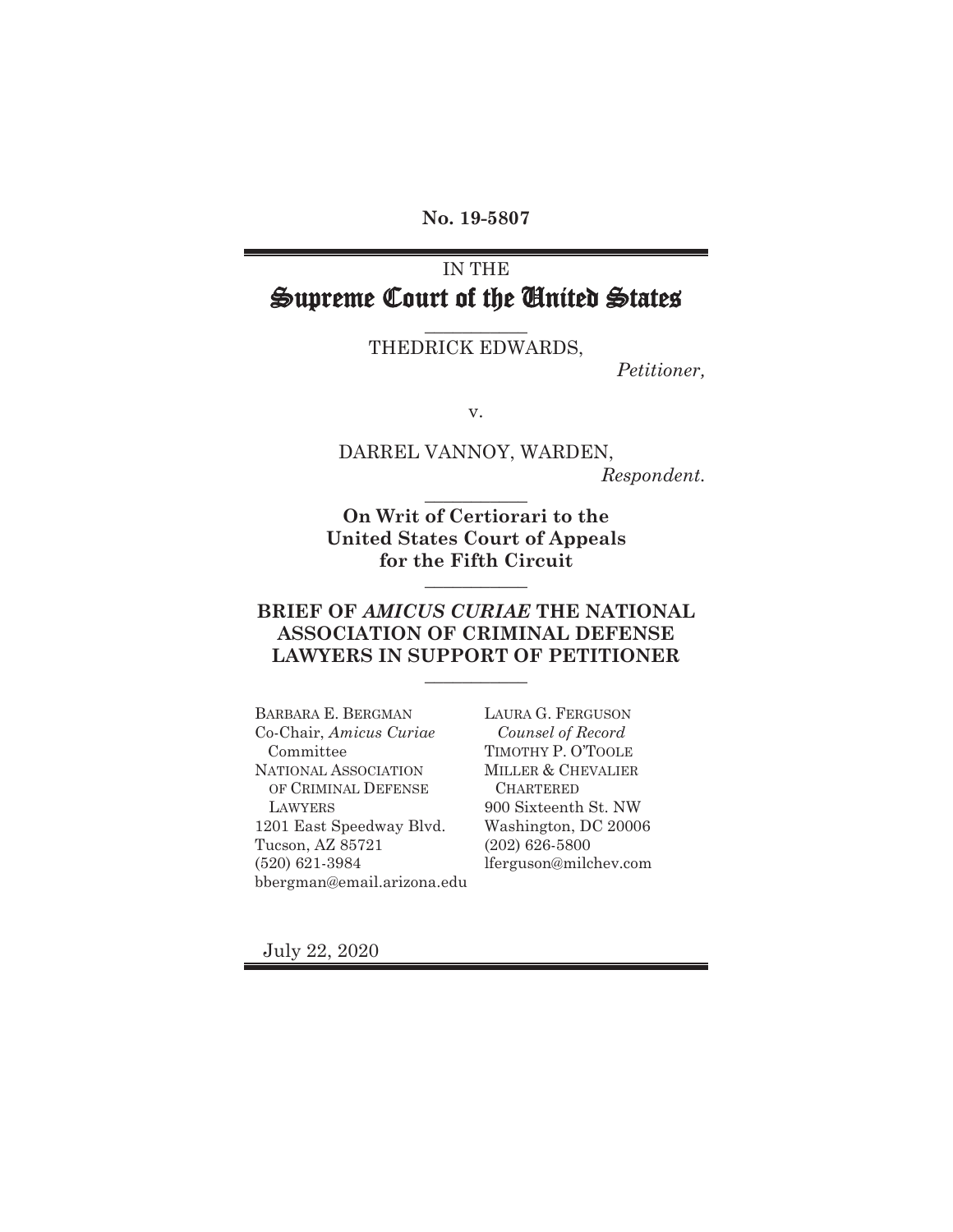# **TABLE OF CONTENTS**

## **Page**

| <b>GIDEON WAS NO MORE</b><br>L.<br>GROUNDBREAKING THAN RAMOS 5                                                                                                                                                                                      |
|-----------------------------------------------------------------------------------------------------------------------------------------------------------------------------------------------------------------------------------------------------|
| A. Gideon Was a New Rule Only Because It<br>Overruled Betts, Which Had "Made an<br>Abrupt Break" with the Court's Previous<br>"Well-Considered Precedents"  5                                                                                       |
| B. Ramos Constitutes a Watershed Rule<br>Because, Like Gideon, It Rejected a Prior<br>Errant Decision to Restore a Bedrock<br>Procedural Element Necessary to a Fair                                                                                |
| II. AS GIDEON DEMONSTRATES, AN<br>"ACCURATE" CONVICTION IS ONE THAT<br>REFLECTS A FAIR PROCESS, AND A<br>UNANIMOUS JURY IS ESSENTIAL TO A                                                                                                           |
| A. The <i>Gideon</i> Rule Increases the Likelihood<br>the Defendant Will Be Protected by the<br>Bedrock Procedural Elements Essential to<br>a Fair Trial, Not the Likelihood That<br>Actual Guilt or Innocence Will Be<br>Accurately Determined  13 |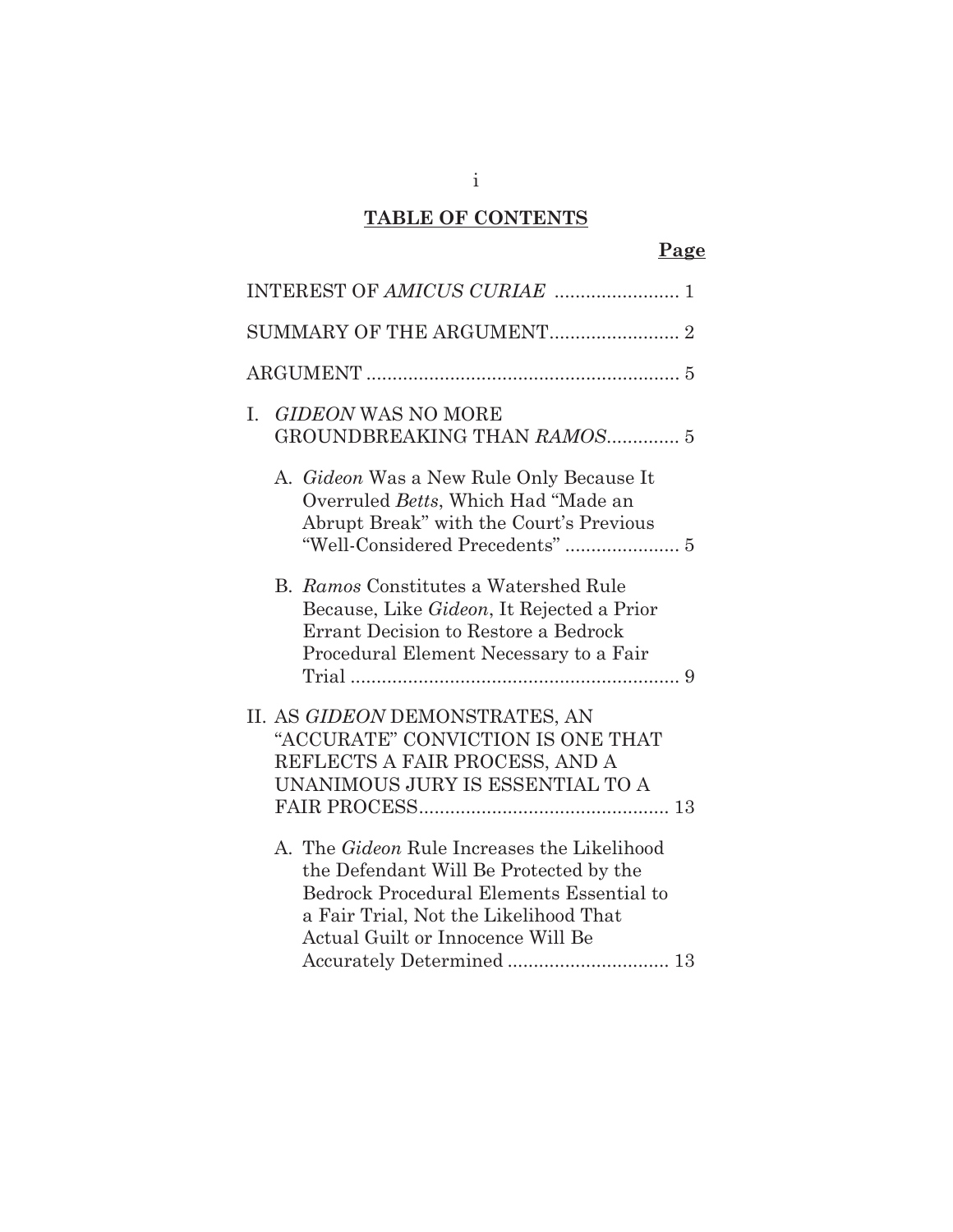| B. Like <i>Gideon's</i> Assistance of Counsel Rule, |    |
|-----------------------------------------------------|----|
| the Ramos Unanimous Jury Rule                       |    |
| Substantially Increases the Accuracy of             |    |
|                                                     |    |
|                                                     | 18 |

ii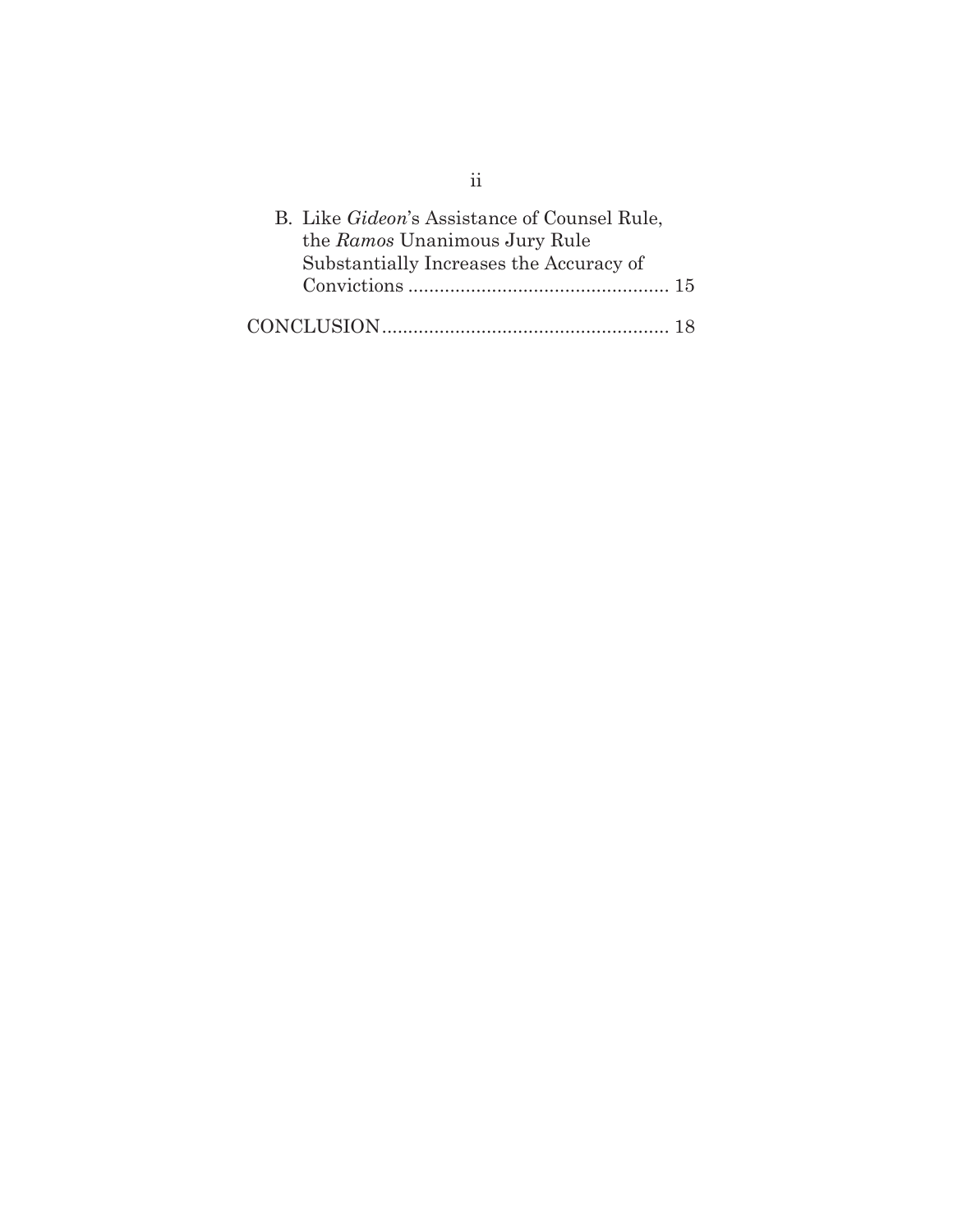# **TABLE OF AUTHORITIES**

# **Page(s)**

# **Cases**

| Apodaca v. Oregon,    |
|-----------------------|
| Beard v. Banks,       |
| Betts v. Brady,       |
| Gideon v. Wainwright, |
| Gray v. Netherland,   |
| Holden v. Hardy,      |
| Johnson v. Louisiana, |
| Johnson v. Zerbst,    |
| O'Dell v. Netherland, |
| Powell v. Alabama,    |
| Ramos v. Louisiana,   |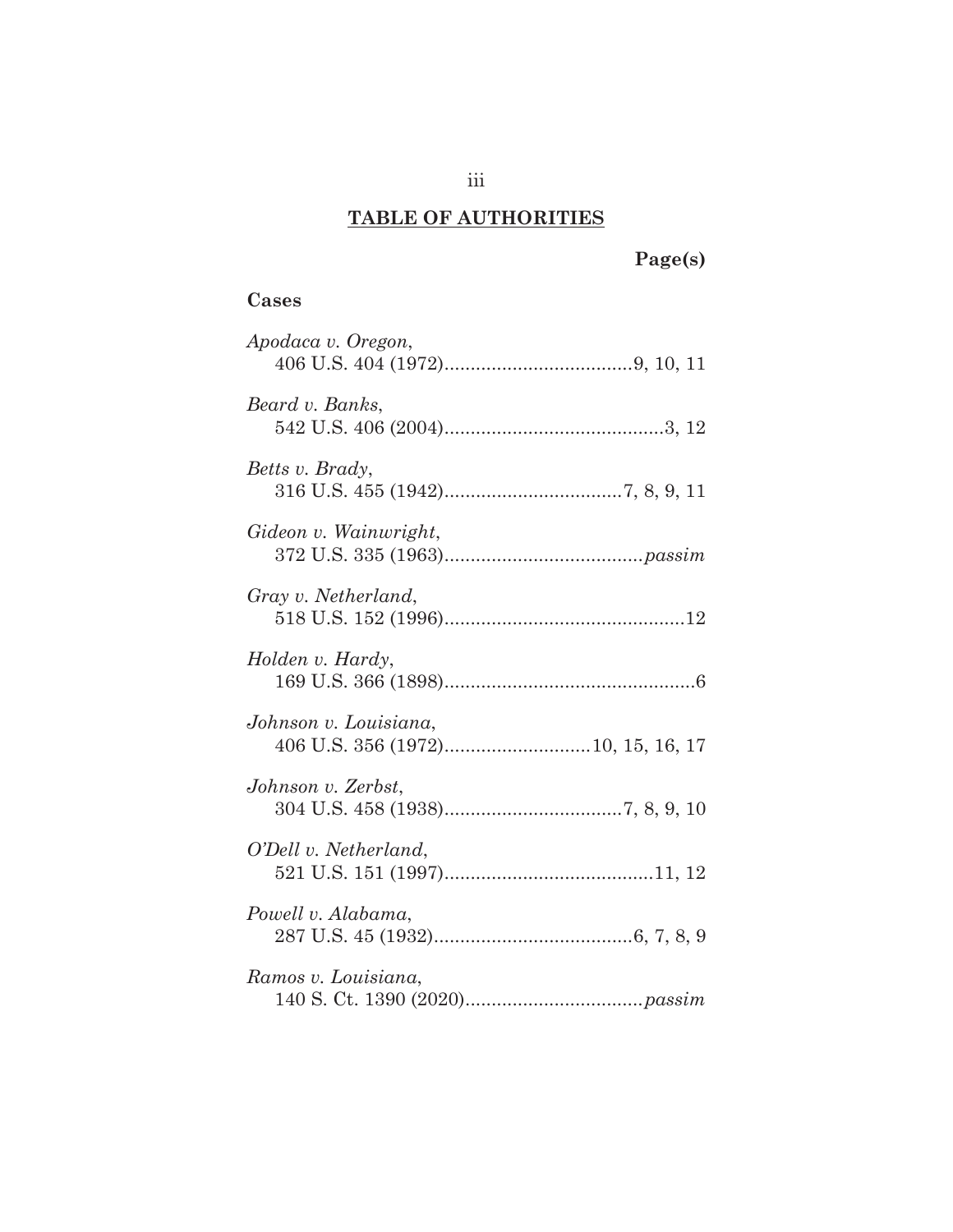| Saffle v. Parks,                                                                                                                                        |
|---------------------------------------------------------------------------------------------------------------------------------------------------------|
| Schriro v. Summerlin,                                                                                                                                   |
| Teague v. Lane,                                                                                                                                         |
| Whorton v. Bockting,                                                                                                                                    |
| In re Winship,<br>397 U.S. 358 (1970) (Harlan, J.,                                                                                                      |
| <b>Other Authorities</b>                                                                                                                                |
| 4 William Blackstone, Commentaries<br>on the Laws of England (1769)14                                                                                   |
| Dennis J. Devine et al., Jury Decision<br>Making: 45 Years of Empirical<br>Research on Deliberating Groups, 7<br>Psychol. Pub. Pol'y & L. 622 (2001) 17 |
| Kim Taylor-Thompson, <i>Empty Votes in</i><br><i>Jury Deliberations</i> , 113 Harv. L.                                                                  |
| Reid Hastie, Steve D. Penrod & Nancy<br>Pennington, <i>Inside the Jury</i><br>(Harvard Univ. Press 1983) 17                                             |

iv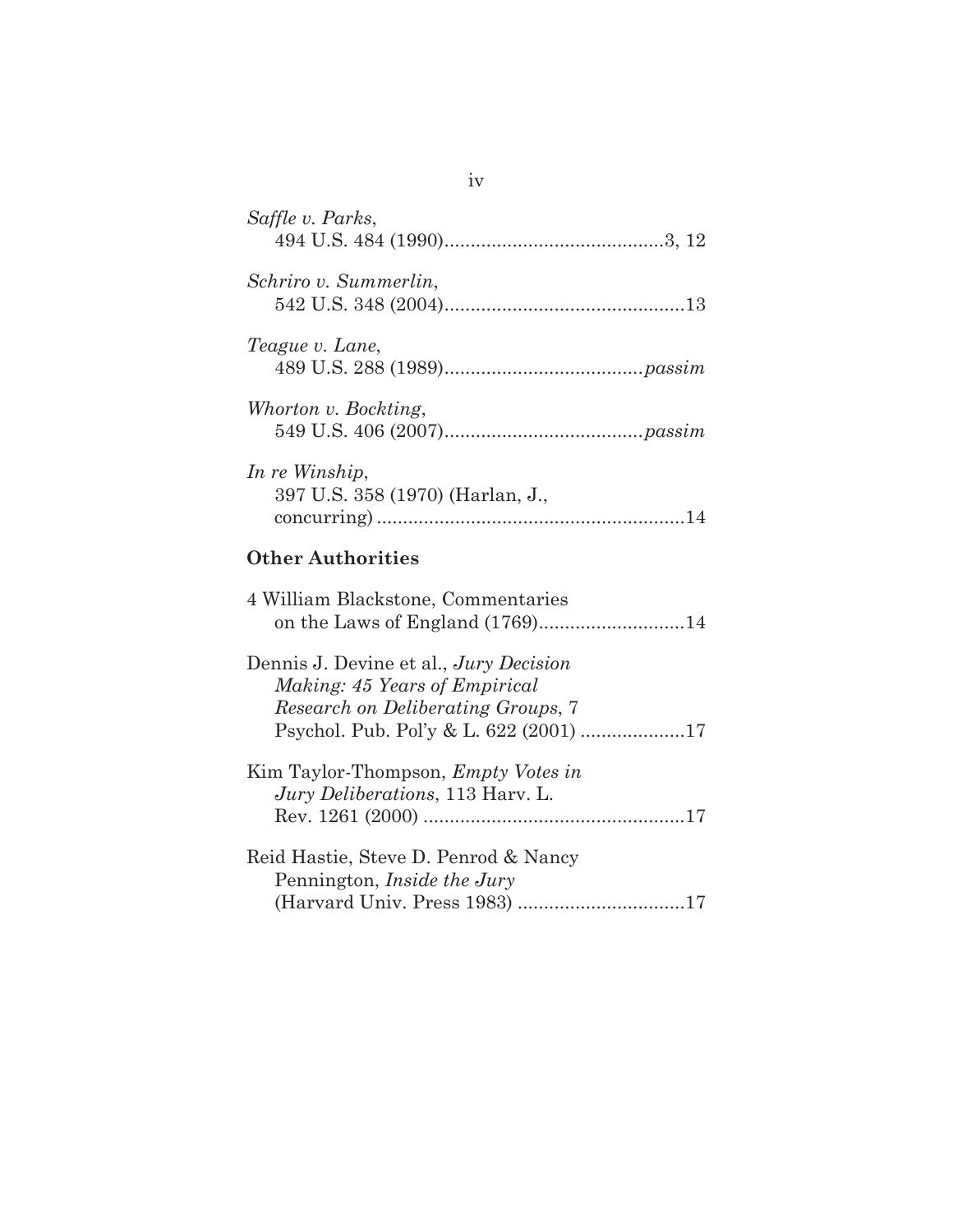#### **INTEREST OF** *AMICUS CURIAE* 1

The National Association of Criminal Defense Lawyers ("NACDL") is a nonprofit professional bar association that works on behalf of criminal defense attorneys to ensure justice and due process for those accused of crimes or misconduct. Founded in 1958, NACDL has a membership of almost 40,000. NACDL's members include private criminal defense counsel, law professors, and judges. The American Bar Association recognizes NACDL as an affiliated organization and awards it full representation in its House of Delegates.

NACDL has participated as amicus in many of the Court's most significant criminal cases advocating for the constitutional rights of criminal defendants. Of special relevance here, the NACDL provided an amicus brief in *Ramos v. Louisiana*, 140 S. Ct. 1390 (2020). In that brief, the NACDL explained (1) why non-unanimous juries are fundamentally less deliberative than unanimous juries, and (2) how nonunanimous juries skew the decision to exercise the jury trial right, as they fundamentally alter the meaning of a jury verdict for Sixth Amendment purposes.

In this case, the Court will decide whether *Ramos* applies retroactively to cases on federal collateral review. *Gideon v. Wainwright*, 372 U.S. 335 (1963), is the only case the Court so far has identified as satisfying *Teague v. Lane*'s "watershed rule"

l

 $1$  Both parties have filed blanket consents to the filing of amicus briefs at the merits stage. Pursuant to Rule 37.6, *amicus* states that no counsel for a party authored this brief in whole or in part, and no person or entity, other than *amicus* and its counsel, made a monetary contribution to the preparation or submission of the brief.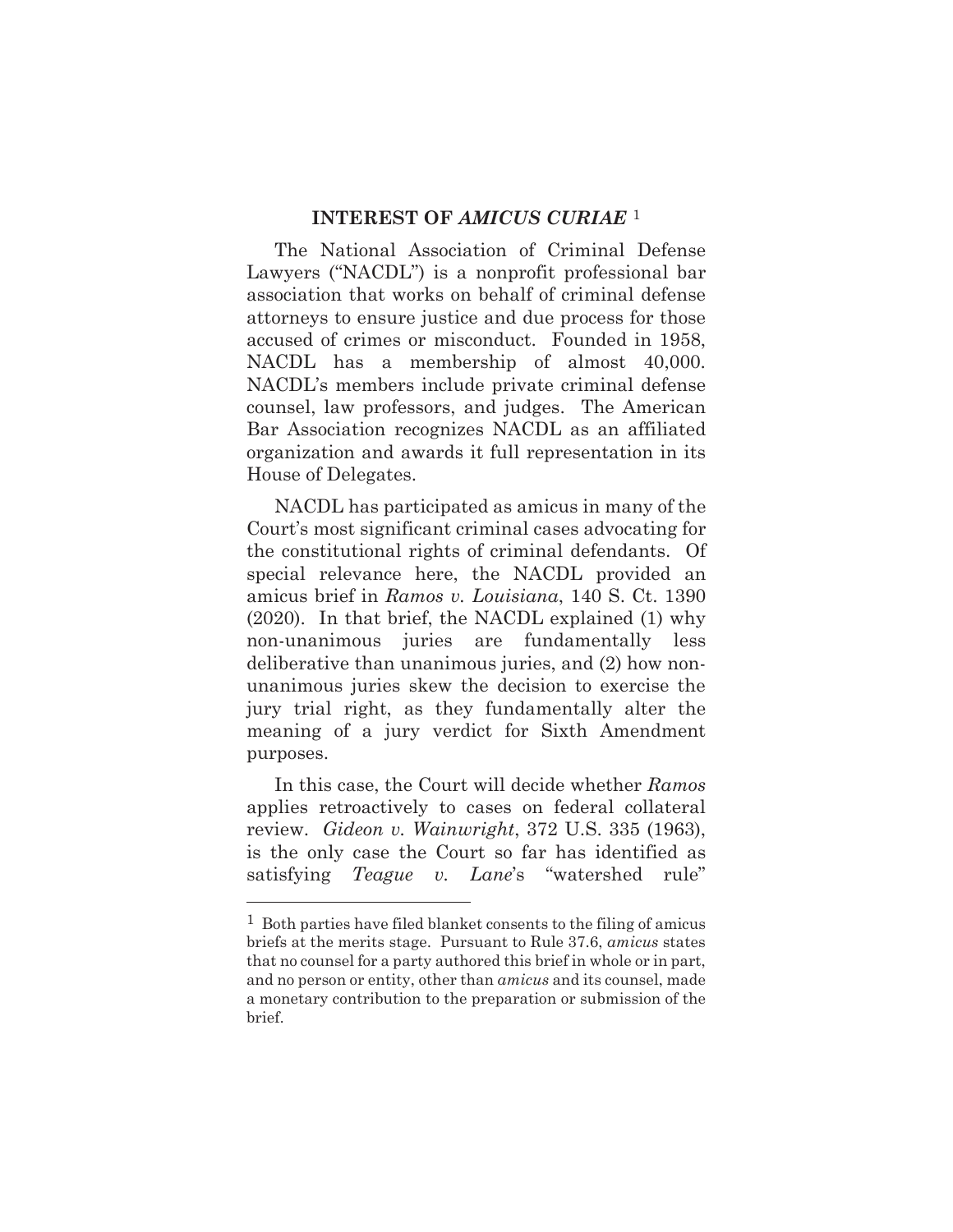exception to non-retroactivity. *See Whorton v. Bockting*, 549 U.S. 406, 419 (2007). *Gideon* held that the Sixth Amendment right of an indigent defendant charged with a felony to have appointed counsel applies to the states under the Due Process Clause of the Fourteenth Amendment. 372 U.S. 335.

One element of the *Teague* watershed rule exception considers whether the new rule "alter[s] our understanding of the bedrock procedural elements essential to the fairness of a proceeding." *Whorton*, 549 U.S. at 418. In the context of deciding whether *Ramos* is a watershed rule, it is instructive to review the history of the *Gideon* rule, which closely parallels the history of the *Ramos* rule. NACDL has a strong interest in the history and interpretation of *Gideon* and is well situated to provide that background.

Related to the requirement that the new rule must address bedrock procedural elements essential to the fairness of the proceeding, the *Teague* watershed rule exception also requires a showing that the rule is "necessary to prevent an impermissibly large risk of an inaccurate conviction." *Id.* (internal citation and quotation omitted). A close review of *Gideon* informs what constitutes an "impermissibly large risk" and what is meant by an "inaccurate" conviction. As an association of criminal defense lawyers, NACDL also can explain the unacceptable risk of inaccuracy associated with a non-unanimous verdict.

#### **SUMMARY OF THE ARGUMENT**

I. The Court should hold that *Ramos*, 140 S. Ct. 1390, retroactively applies to cases on federal collateral review. Since deciding *Teague v. Lane*, 489 U.S. 288 (1989), over thirty years ago, this Court has not recognized any new rules of criminal procedure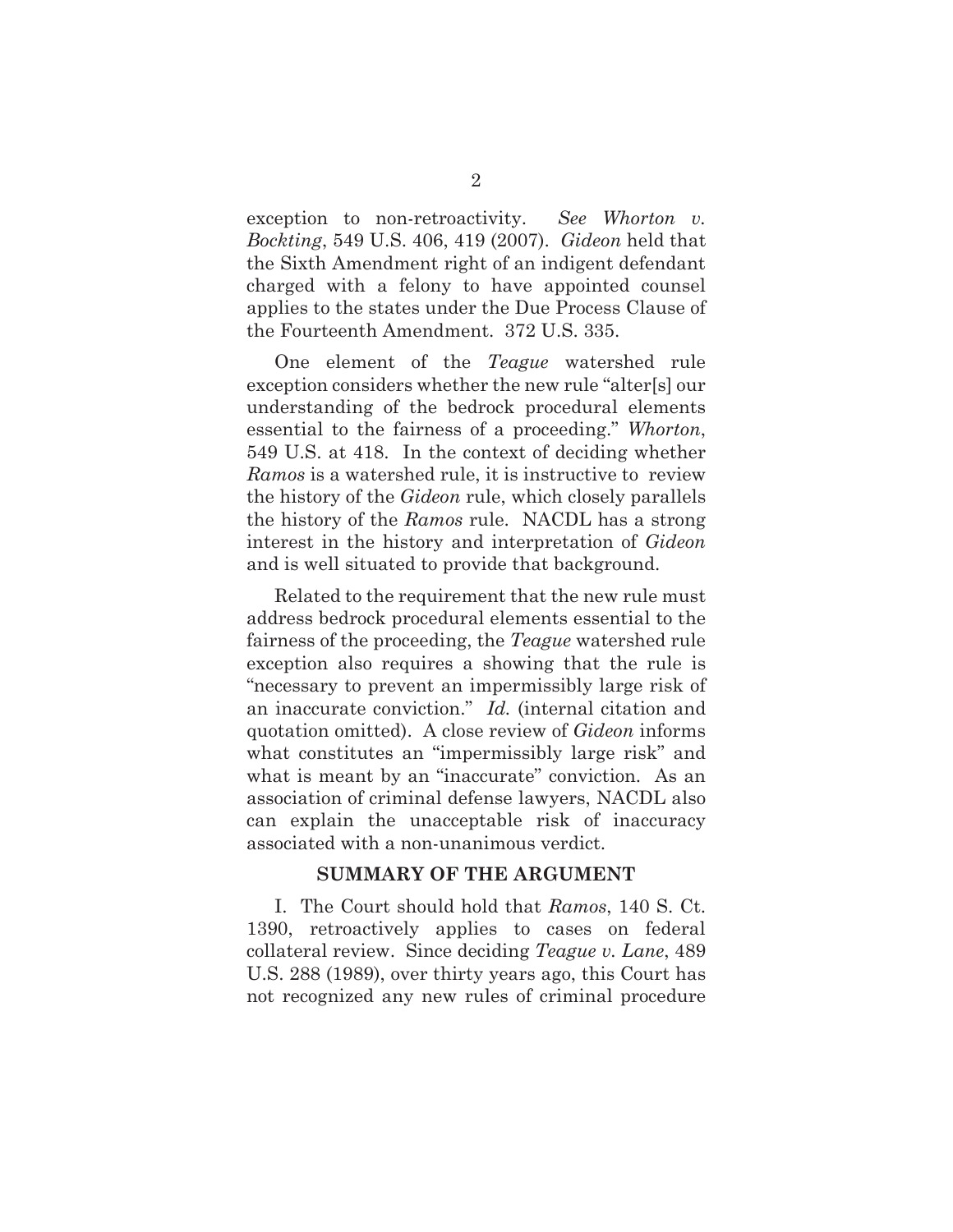that satisfy the watershed rule exception to nonretroactivity for cases on collateral review. *Ramos*, 140 S. Ct. at 1407 ("*Teague*'s test is a demanding one, so much so that this Court has yet to announce a new rule of criminal procedure capable of meeting it."). Although the watershed rule test is demanding, it cannot be so demanding that it can never be met. *Teague* contemplated future rules that would satisfy the exception.

The Court repeatedly has singled out the right-tocounsel rule established in *Gideon*, 372 U.S. 335, a pre-*Teague* case, as illustrative of the sort of rule that would qualify as a watershed rule. *See, e.g., Whorton*, 549 U.S. at 419; *Beard v. Banks*, 542 U.S. 406, 417 (2004); *Saffle v. Parks*, 494 U.S. 484, 495 (1990). If the *Teague* exception is to have any substance, there must be room for new rules, sufficiently analogous to *Gideon*, to be characterized as a watershed rule. *Ramos* is such a rule. In fact, it is hard to imagine a more watershed rule than one defining the essential elements of a "jury verdict" for constitutional purposes.

In distinguishing post-*Teague* rules from *Gideon*, the Court has characterized *Gideon* as effecting a "sweeping" change in the law by establishing a "previously unrecognized" bedrock procedural element essential to the fairness of the proceeding. *Whorton*, 549 U.S. at 421. In fact, *Gideon*, like *Ramos*, did not recognize a previously unrecognized Sixth Amendment right, nor did it break new ground in holding that Sixth Amendment guarantees are incorporated into the Fourteenth Amendment. Like *Ramos*, *Gideon* overruled a wayward precedent to restore a previously recognized bedrock procedural element, the right to assistance of counsel.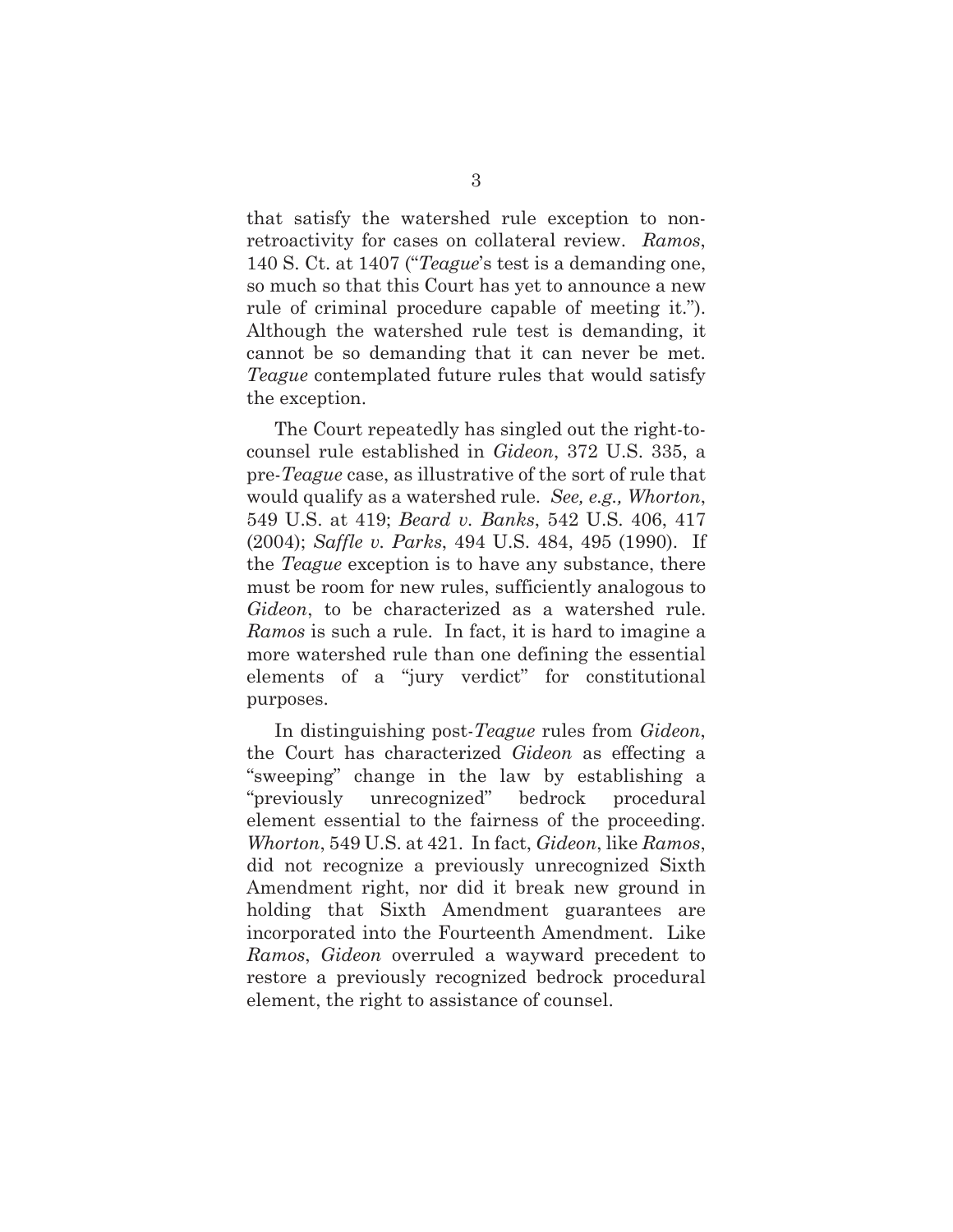As *Gideon* demonstrates, a watershed rule need not be one that breaks new ground and effects a revolutionary change in the law. Otherwise, *Gideon* would not be the paradigmatic watershed rule. Rather, the essential element of a watershed rule is that it compelled the States to provide a bedrock procedural element essential to a fair trial—either for the first time or, as in *Gideon* and *Ramos*, by correcting course when an unsound decision has broken with past, better reasoned precedent. The novelty of the rule needs to be sufficient for the rule to constitute a "new rule" for purposes of the *Teague* analysis, but it need not be a bolt out of the blue. The substance and reach of the rule are what matters.

*Ramos* is a watershed rule because it confirms what has long been true but was briefly forgotten: a true jury verdict—includes the Sixth Amendment right to a unanimous jury—and the States are compelled to provide that right through incorporation in the Fourteenth Amendment. It is also no less sweeping than *Gideon* because it applies to every single felony jury trial in all fifty states and ensures that no state will be able to opt for non-unanimous juries.

II. Under *Teague*, a watershed rule is one "without which the likelihood of an accurate conviction is seriously diminished." 489 U.S. at 313. An accurate conviction is one that was rendered with all the bedrock procedural elements necessary to a fair trial. *Gideon*, the paradigm watershed rule, substantially increases the accuracy of convictions, because defense counsel helps to ensure that the defendant receives the procedural protections to which he or she is entitled. The test is not whether the new rule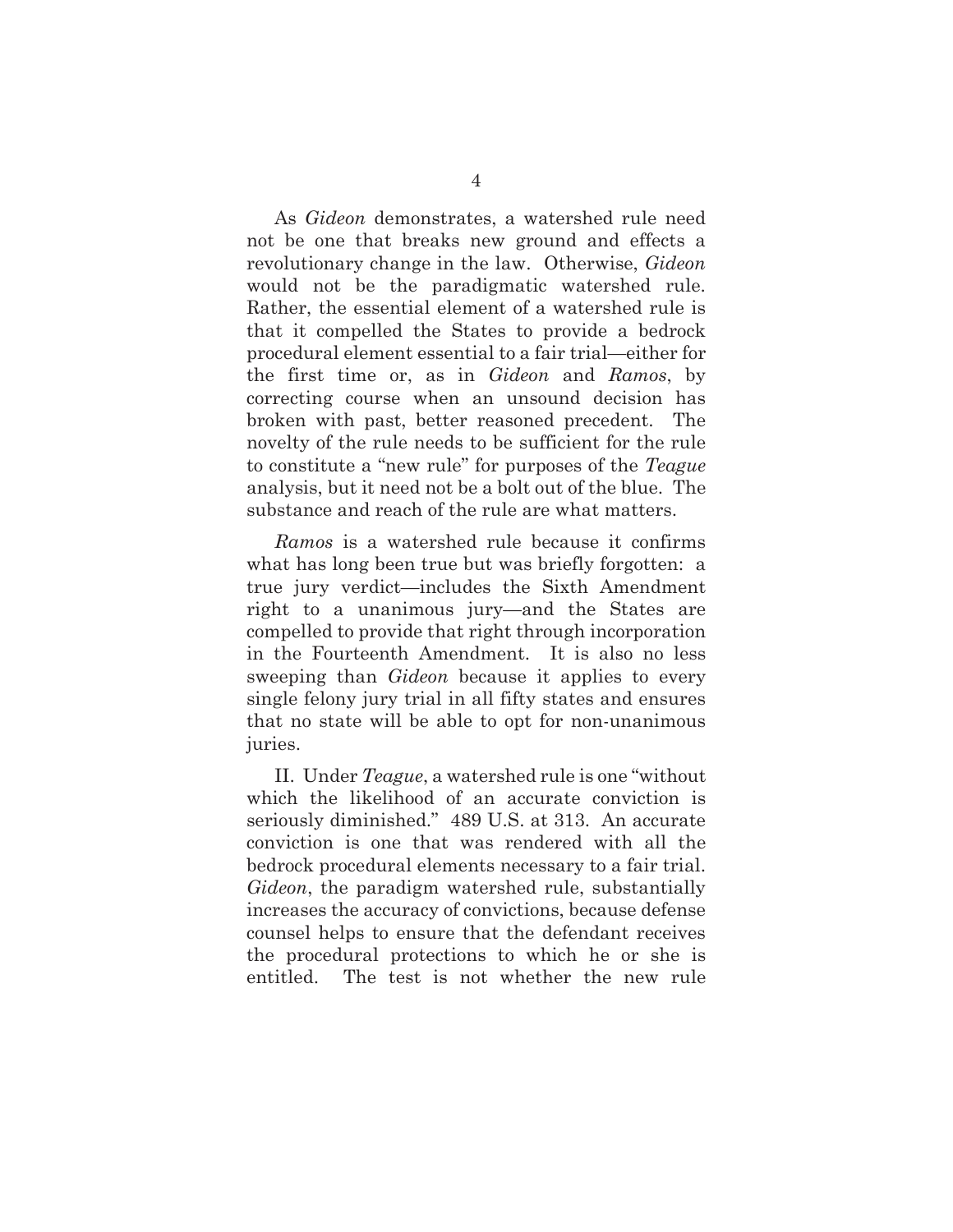increases the likelihood that actual guilt will be determined, or *Gideon* would not be a watershed rule.

*Ramos*, like *Gideon*, substantially increases the accuracy of convictions because only a unanimous verdict guarantees that a defendant's guilt was established beyond a reasonable doubt. Indeed, it is possible for a fair trial to happen without counsel, as defendants also have a constitutional right to represent themselves at trial. But it is not possible for a fair trial to happen without a unanimous jury verdict. Moreover, a unanimous jury makes it substantially more likely that the verdict reflects the decision of an accurate cross-section of the community. And, by requiring unanimous juries, the *Ramos* rule also significantly increases the likelihood that the verdict will be based on a careful review of the evidence rather than the biases of individual jurors, thereby increasing the accuracy of the verdict.

#### **ARGUMENT**

### **I.** *Gideon* **Was No More Groundbreaking Than**  *Ramos*

*A. Gideon Was a New Rule Only Because It Overruled Betts, Which Had "Made an Abrupt Break" with the Court's Previous "Well-Considered Precedents"* 

The decision in *Gideon* to recognize the Fourteenth Amendment due process right to assistance of counsel was not a radical break from past precedent. Instead, as with *Ramos*, *Gideon* overruled a deeply flawed precedent that had carved out the heart of a fundamental component of the Sixth Amendment.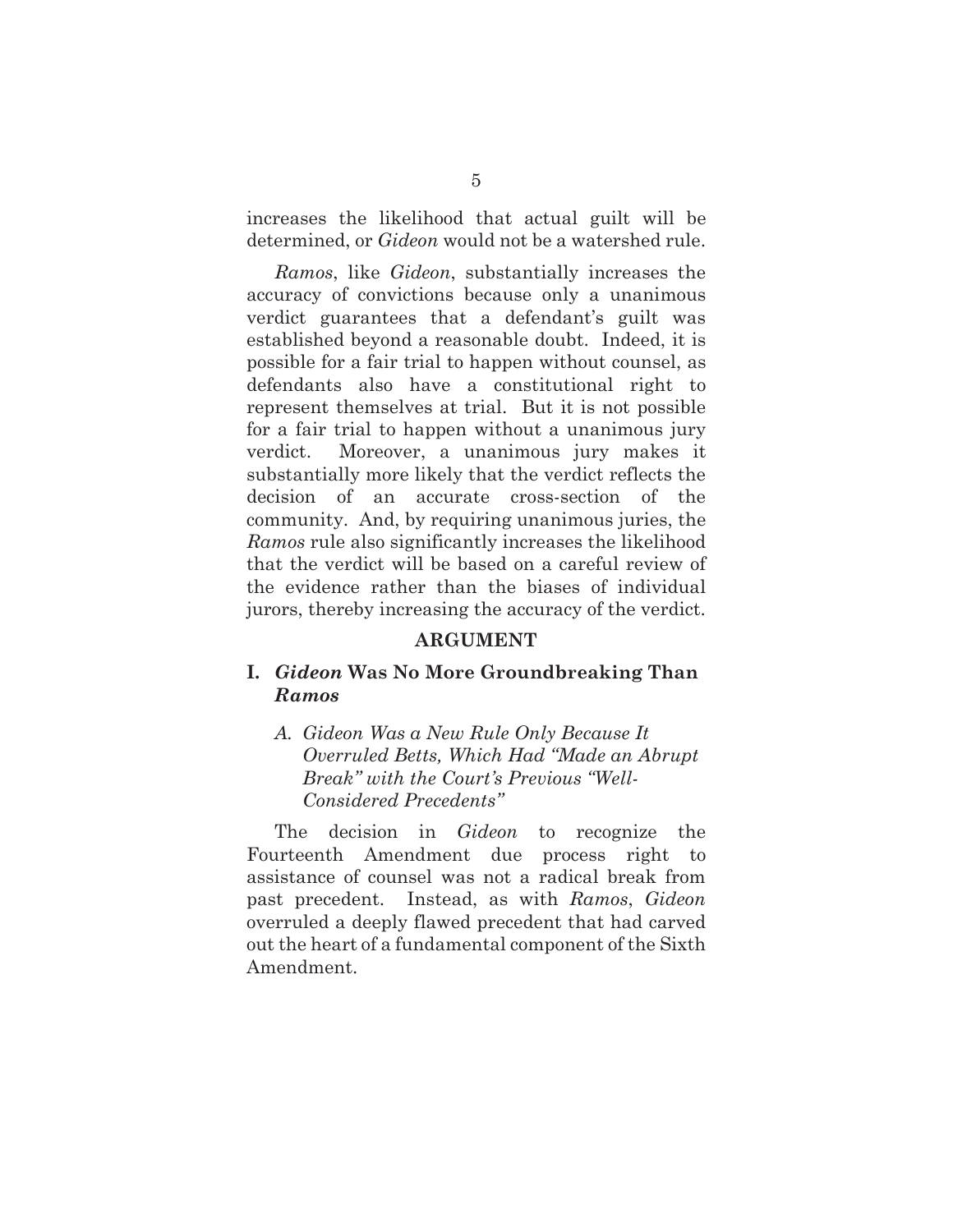In *Powell v. Alabama*, 287 U.S. 45, 68 (1932), three decades before *Gideon*, the Court held (with a 7-2 majority) that the right to counsel in a capital case is guaranteed by the Due Process Clause of the Fourteenth Amendment. In reaching its holding, the Court considered the state of the law when the Constitution was adopted.

In England, until 1836, parties in civil cases and persons accused of misdemeanors were entitled to the full assistance of counsel but, except as to those charged with treason, persons accused of serious crimes had no right to counsel. *Id.* at 60. This English rule was widely criticized and rejected by the colonies. As *Powell* explained: "An affirmation of the right to the aid of counsel in petty offenses, and its denial in the case of crimes of the gravest character, where such aid is most needed, is so outrageous and so obviously a perversion of all sense of proportion that the rule was constantly, vigorously and sometimes passionately assailed by English statesmen and lawyers." *Id.* At least twelve of the thirteen colonies "definitely rejected" the English common law rule and recognized the right to counsel in all criminal prosecutions, "save that in one or two instances the right was limited to capital offenses or to the more serious crimes." *Id.* at 64–65; *see also Holden v. Hardy*, 169 U.S. 366, 386 (1898) ("But, to the credit of her American colonies, let it be said that so oppressive a doctrine had never obtained a foothold there."). When the Bill of Rights was adopted, the Founders enshrined in the Sixth Amendment the right of an accused "to have the Assistance of Counsel for his defence" in all criminal prosecutions.

Addressing whether the Sixth Amendment right to counsel applied to the states through the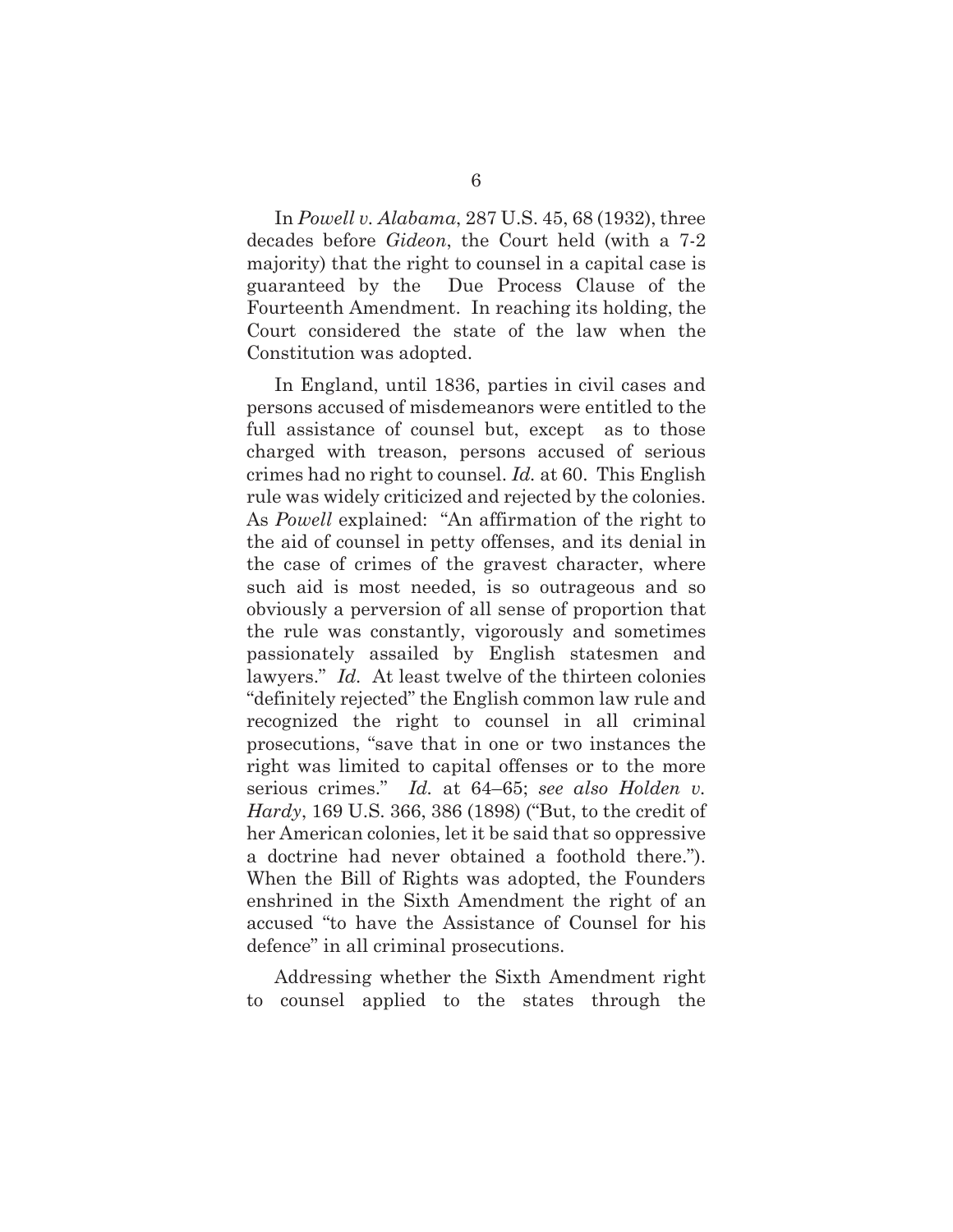Fourteenth Amendment, *Powell* cited earlier cases in which the Court treated assistance of counsel as a component of due process. 287 U.S. at 69–70 (citing *Cooke v. United States*, 267 U.S. 517, 537 (1925); *Felts v. Murphy*, 201 U.S. 123, 129 (1906); *Frank v. Mangum*, 237 U.S. 309, 344 (1915); *Kelley v. Oregon*, 273 U.S. 589, 591 (1927)). In addition, as *Powell* observed, "[t]he state decisions which refer to the matter, invariably recognize the right to the aid of counsel as fundamental in character." *Id.* at 70–71 (citing cases). And, constitutional scholars treated the right to assistance of counsel as necessarily included in the right to due process. *Id.* at 70 (citing J. Cooley, 2 Story on the Constitution, 4th ed., § 1949, p. 668).

Following *Powell*, the Court confirmed the right to appointed counsel in federal felony cases, including non-capital felony cases. *Johnson v. Zerbst*, 304 U.S. 458 (1938).

*Gideon*'s extension of *Powell* and *Johnson* to noncapital cases in state courts was a new rule for purposes of *Teague* only because it overruled *Betts v. Brady*, 316 U.S. 455 (1942). In *Betts*, based on a flawed review of "historical data," a divided Court decided that "'appointment of counsel is not a fundamental right, essential to a fair trial.'" *See Gideon*, 372 U.S. at 340 (quoting *Betts*, 316 U.S. at 471). In overruling *Betts*, *Gideon* concluded that the Court in *Betts* had "ample precedent" for treating the rights protected by the Bill of Rights as "equally protected against state invasion by the Due Process Clause of the Fourteenth Amendment." *Id.* at 341.

*Gideon* emphasized the Court's pre-*Betts* decision in *Powell*. After "full consideration of all the historical data examined in *Betts*," *Powell* had "unequivocally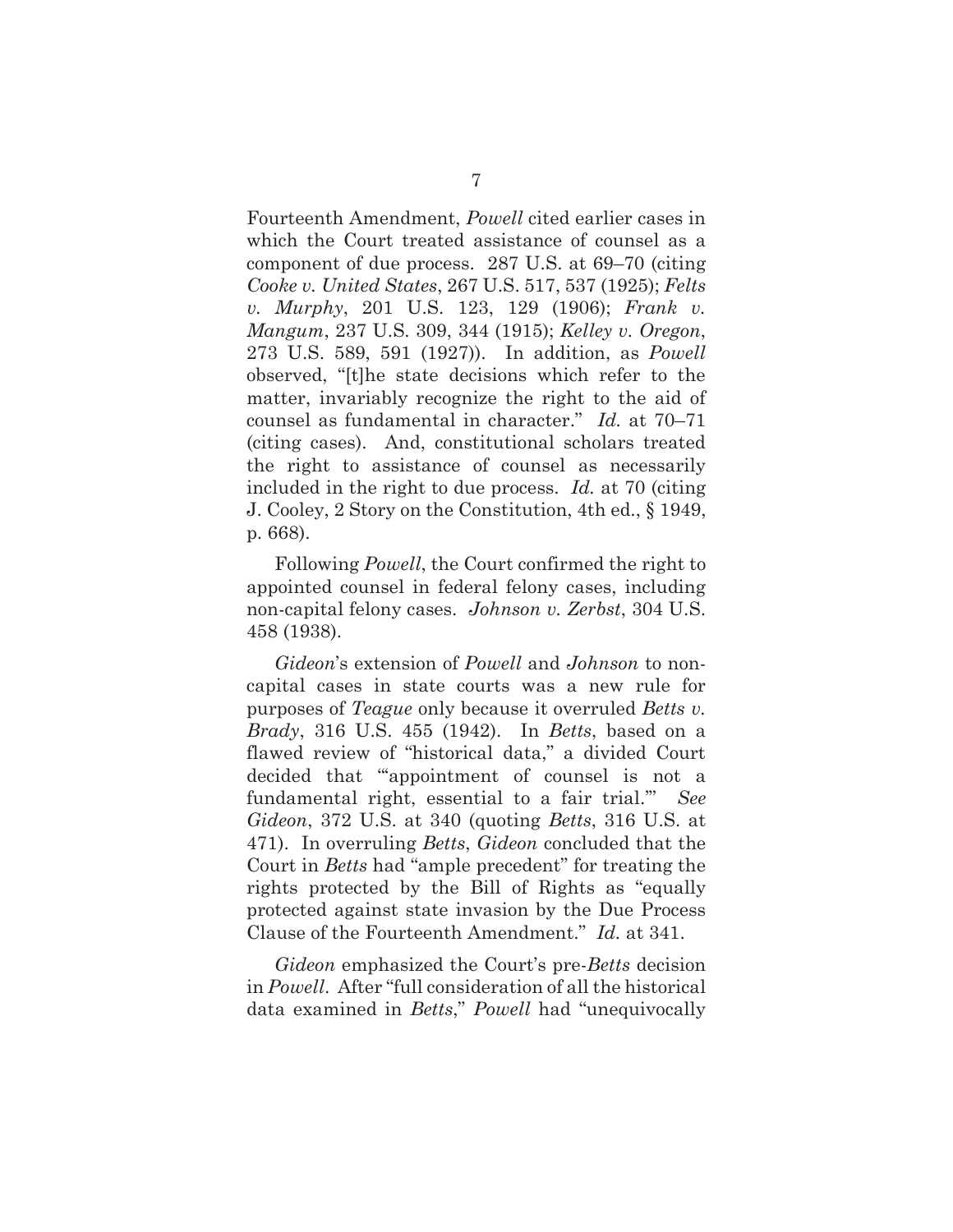declared" that the right to assistance of counsel is a fundamental right made obligatory upon the States. *Id.* at 342–43 (citing *Powell*, 287 U.S. at 68). *Gideon* rejected the notion that the rationale underlying *Powell* was limited to capital cases: "While the Court . . . did by its language, as this Court frequently does, limit its holding to the particular facts and circumstances of that case*, its conclusions about the fundamental nature of the right to counsel are unmistakable*." *Id.* at 343 (emphasis added). The Court therefore concluded that *Betts* "departed from the sound wisdom upon which the Court's holding in *Powell v. Alabama* rested." *Id.* at 345.

*Gideon* concluded that *Betts* also could not be reconciled with *Johnson*, where the Court characterized the right to assistance of counsel as "one of the safeguards of the Sixth Amendment deemed necessary to insure fundamental human rights of life and liberty." *Id.* at 343 (quoting *Johnson*, 304 U.S. at 462). Other, pre-*Betts* decisions of the Court had also emphasized that the right to assistance of counsel was a fundamental right. *Id.* (citing *Grosjean v. Am. Press Co.*, 297 U.S. 233, 243– 244 (1936); *Avery v. Alabama*, 308 U.S. 444 (1940), and *Smith v. O'Grady*, 312 U.S. 329 (1941)).

Moreover, in another *Gideon* parallel to *Ramos*, only two states had asked that *Betts* be left intact. *Id.* at 345. "Twenty-two States, as friends of the Court, argue[d] that *Betts* was 'an anachronism when handed down' and that it should now be overruled." *Id.*

In *Whorton*, the Court interpreted *Teague'*s watershed rule exception to non-retroactivity to require that the "new rule must itself constitute a *previously unrecognized* bedrock procedural element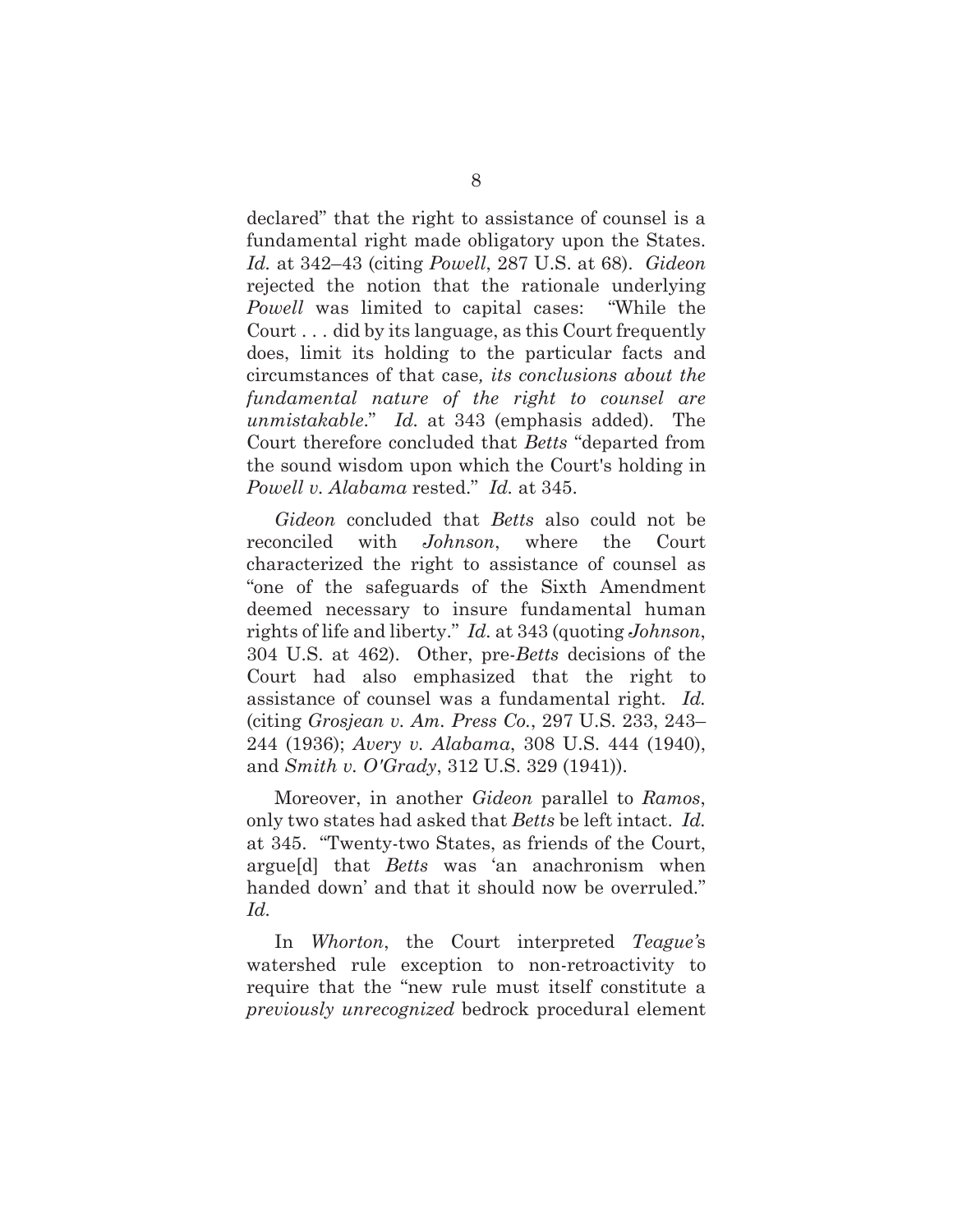that is essential to the fairness of a proceeding." 549 U.S. at 421 (emphasis added). And, "[i]n applying this requirement," the Court has "looked to the example of *Gideon*," and has held that "less sweeping and fundamental rules" than *Gideon* do not qualify as "watershed rules." *Id.* But, in fact, *Gideon* did not create a "previously unrecognized" bedrock procedural element. Though a "new rule" because it overturned *Betts*, *Gideon* was firmly grounded in the Court's prior precedent (*Powell* and *Johnson*). The very rationale of *Gideon* for overruling *Betts* was that "the Court in *Betts v. Brady* made an abrupt break with its own well-considered precedents," and that, *"[i]n returning to these old precedents*, sounder we believe than the new, *we but restore* constitutional principles established to achieve a fair system of justice." *Gideon*, 372 U.S. at 343–44 (emphasis added).

## *B. Ramos Constitutes a Watershed Rule Because, Like Gideon, It Rejected a Prior Errant Decision to Restore a Bedrock Procedural Element Necessary to a Fair Trial*

Like *Gideon*, *Ramos* overruled a deeply flawed decision (*Apodaca v. Oregon*, 406 U.S. 404 (1972)) that was inconsistent with earlier precedent on a bedrock procedural element of a fair trial. 140 S. Ct. 1390 (2020).

In *Ramos*, there was no doubt that the Sixth Amendment guaranteed the right at issue—the right to a unanimous verdict—just as there was no doubt in *Gideon* that the Sixth Amendment guaranteed the right to assistance of counsel. A review of common law at the time of the Sixth Amendment's adoption, "state practices in the founding era," and "opinions and treatises written soon afterward" led to the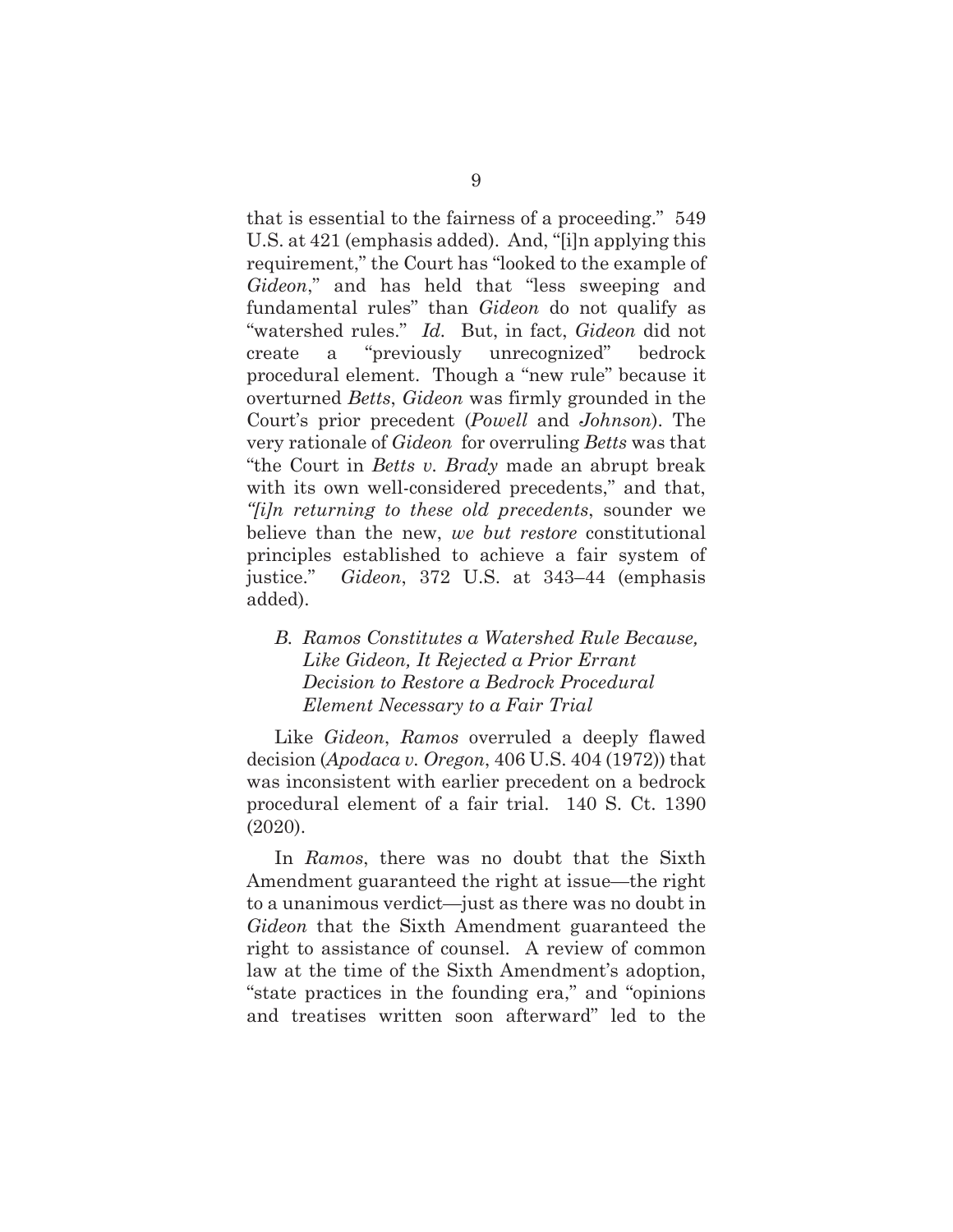"unmistakable" conclusion that a "jury must reach a unanimous verdict in order to convict." *Id.* at 1395. Moreover, the Court "ha[d], repeatedly and over many years, recognized that the Sixth Amendment requires unanimity." *Id.* at 1396; *see also id.* at 1399 ("this Court has said 13 times over 120 years that the Sixth Amendment does require unanimity").

Nor was there any question that the Sixth Amendment's unanimity requirement applies to state and federal criminal trials equally. *Id.* at 1397. "This Court has long explained that the Sixth Amendment right to a jury trial is fundamental to the American scheme of justice and incorporated against the States under the Fourteenth Amendment." *Id.* (internal quotation omitted). "So if the Sixth Amendment's right to a jury trial requires a unanimous verdict to support a conviction in federal court, it requires no less in state court." *Id.*

By allowing non-unanimous verdicts in felony cases, Louisiana and Oregon had long been outliers. They remained so, until *Ramos*, because of *Apodaca*, 406 U.S. 404, and a companion case, *Johnson v. Louisiana*, 406 U.S. 356 (1972). As the Court explained in *Ramos*, *Apodaca* and *Johnson* resulted in a "badly fractured set of opinions," with Justice Powell providing the decisive fifth vote for the States "based only on a view of the Fourteenth Amendment that he knew was (and remains) foreclosed by precedent." *Ramos*, 140 S. Ct. at 1397–98. Justice Powell acknowledged that the Sixth Amendment guaranteed a right to a unanimous jury but was unwilling to follow the Court's precedents that the rights guaranteed by the Sixth Amendment applied to the States by incorporation in the Fourteenth Amendment. *See id.* at 1398.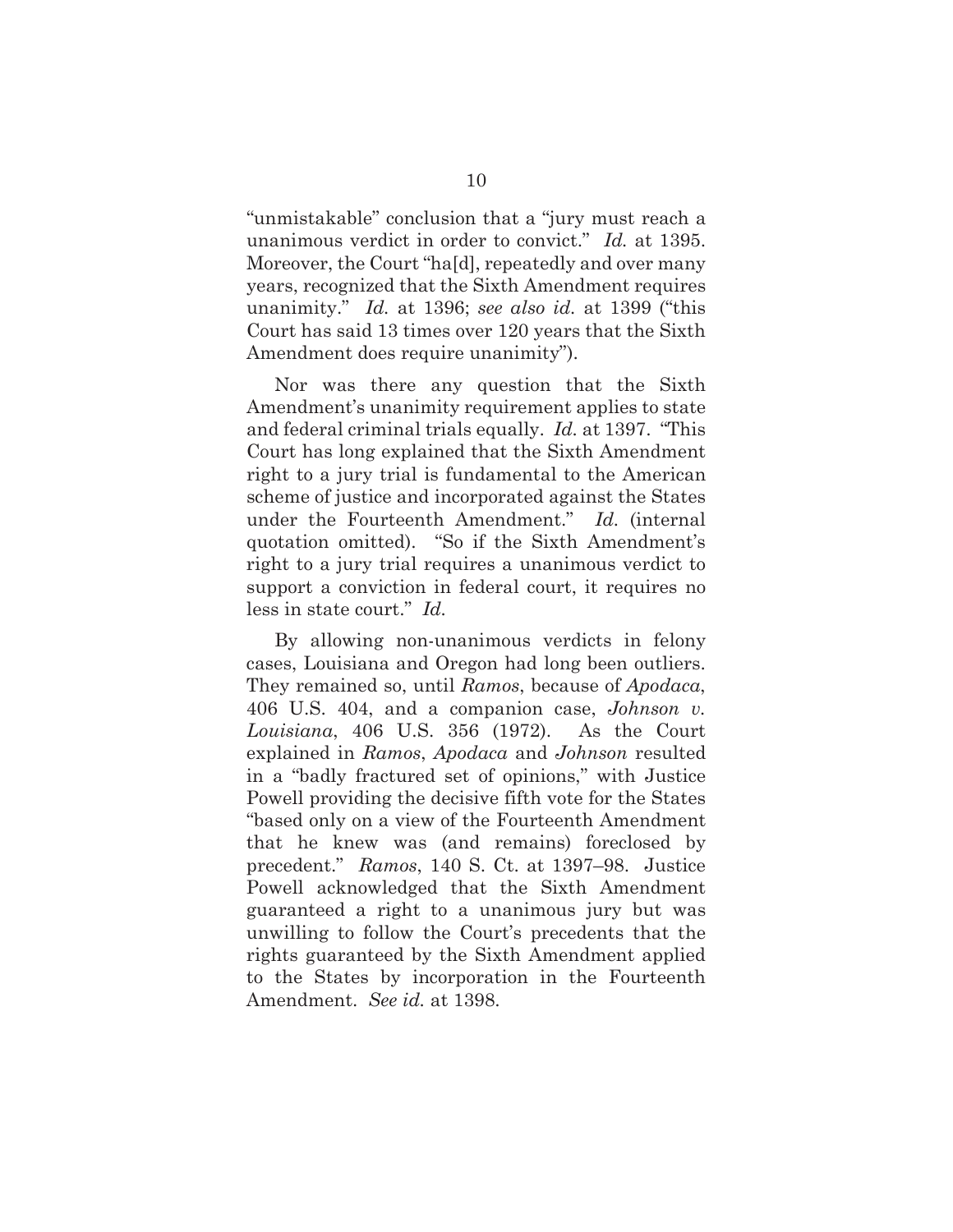Thus, to the extent *Ramos* established a new rule of criminal procedure for *Teague* purposes, it did so by overruling a deeply flawed, outlier precedent that could not be squared with the Court's other Sixth and Fourteenth Amendment jurisprudence. Just as *Gideon* overruled *Betts* because it had, without sound reason, broken with past precedent, so *Ramos* overruled the "gravely mistaken" *Apodaca*, which "sits uneasily with 120 years of preceding case law." *Id.* at 1405.

*Ramos* constitutes a watershed rule for the same reason *Gideon* does. It reaffirms a core Sixth Amendment right essential to a fair trial. As the Court explained in *Ramos*, when interpreting the Sixth Amendment right to an impartial jury trial, it is "unmistakable" that a "jury must reach a unanimous verdict in order to convict." *Id.* at 1395. The right to a unanimous verdict, which traces back to Fourteenth Century England, rests on the conviction that "a verdict, taken from eleven, was no verdict at all." *Id.* (internal citation and quotation omitted). By the time the Sixth Amendment was ratified, unanimous verdicts had been required for almost 400 years. *Id.* at 1396. The right to a unanimous verdict has for centuries been deemed essential to a fair trial, and this bedrock principle is enshrined in the Sixth Amendment, no less than the right to assistance of counsel at issue in *Gideon*.

The Court previously has rejected efforts to analogize new rules of criminal procedure to *Gideon*. Those cases have involved new rules markedly less sweeping and fundamental than *Ramos*. Almost all have involved discrete rules for the post-conviction sentencing process. In *O'Dell v. Netherland*, 521 U.S. 151, 167 (1997), for example, the new rule established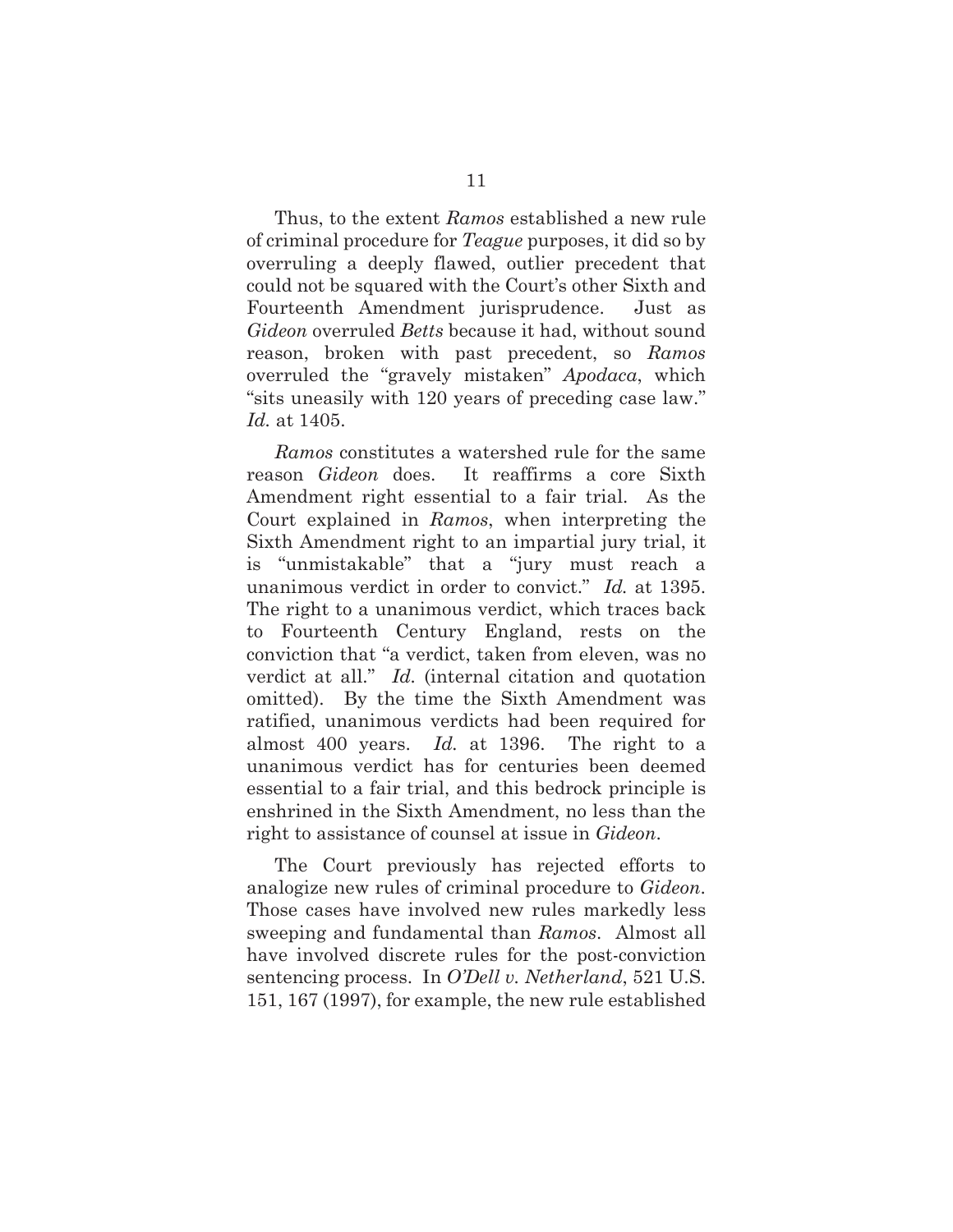the defendant's right to argue in capital sentencing his ineligibility for parole in the face of prosecution claims of continued dangerousness. The Court distinguished the "narrow right of rebuttal" afforded by the new rule to "defendants in a limited class of capital cases" from the "sweeping rule of *Gideon*." *Id.* at 167. Similarly, *Saffle v. Parks*, 494 U.S. 484 (1990), involved whether a jury could be instructed at the penalty phase of a trial to avoid any influence of sympathy. In rejecting the comparison to the *Gideon* rule, the Court concluded that the "proposed rule" has "none of the primacy and centrality of the rule adopted in *Gideon*." *Id.* at 495. Moreover, the "objectives of fairness and accuracy are more likely to be threatened than promoted by a rule allowing the sentence to turn not on whether the defendant, in the eyes of the community, is morally deserving of the death sentence, but on whether the defendant can strike an emotional chord in a juror." *Id.*; *see also Beard*, 542 U.S. at 418–19 (new rule invalidating capital sentencing schemes that required juries to disregard non-unanimous mitigating factors); *Gray v. Netherland*, 518 U.S. 152, 170 (1996) (new rule addressed adequacy of notice of evidence to be provided at sentencing phase).

In contrast to new rules addressing discrete issues that may come up in the post-conviction process, *Ramos*, like *Gideon*, applies to all trials for serious crimes and goes to the very heart of the fairness of the procedure in which guilt or innocence is determined. Because a non-unanimous verdict is "no verdict at all," the *Ramos* rule imposing a requirement of unanimity on the States has all the primacy and centrality of *Gideon*.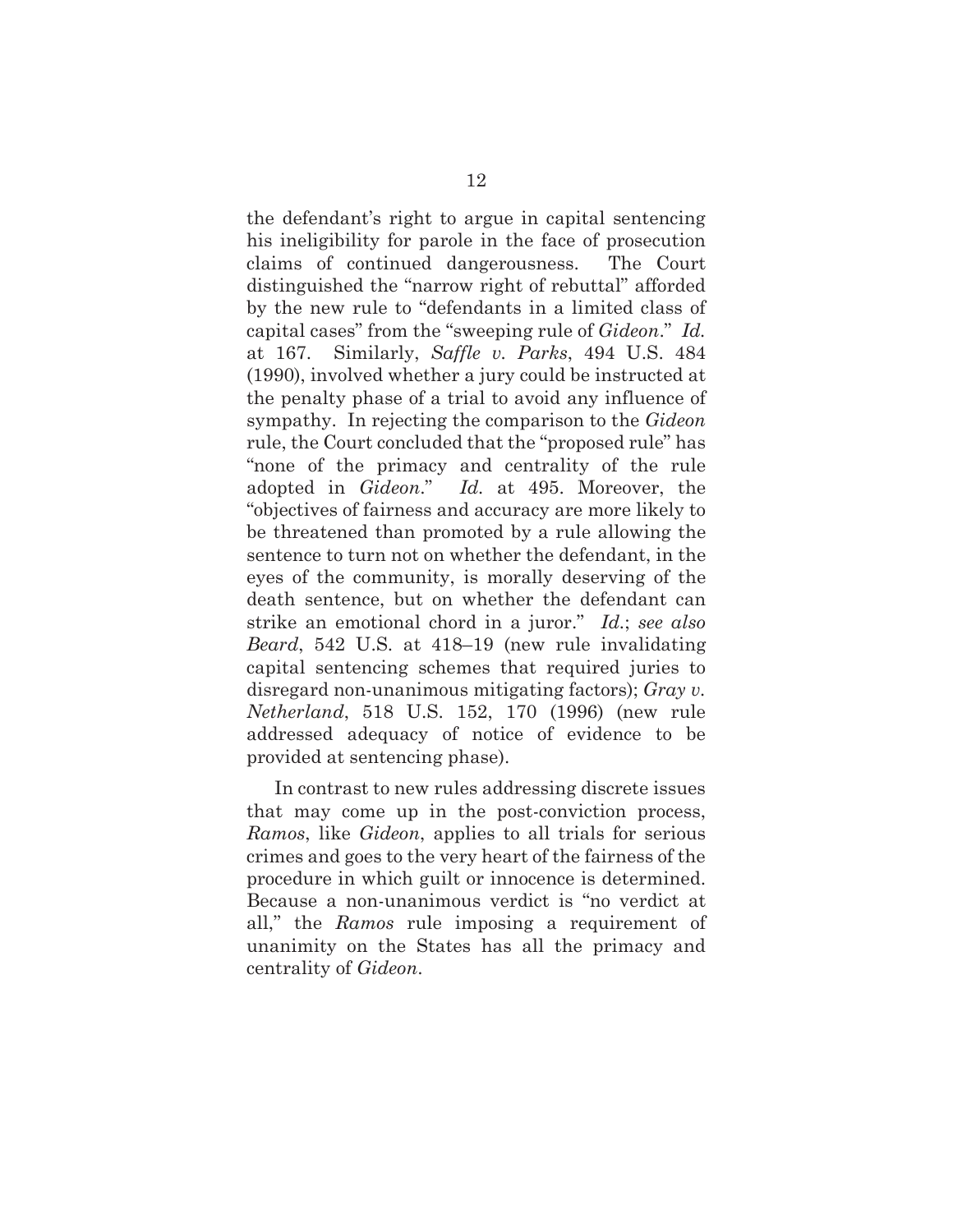## **II. As** *Gideon* **Demonstrates, an "Accurate" Conviction Is One That Reflects a Fair Process, and a Unanimous Jury Is Essential to a Fair Process**

*A. The Gideon Rule Increases the Likelihood the Defendant Will Be Protected by the Bedrock Procedural Elements Essential to a Fair Trial, Not the Likelihood That Actual Guilt or Innocence Will Be Accurately Determined*

Under *Teague*, a watershed rule is one "without which the likelihood of an accurate conviction is seriously diminished." 489 U.S. at 313; *accord Schriro v. Summerlin*, 542 U.S. 348, 352 (2004); *see also Whorton*, 549 U.S. at 418 (a watershed rule "must be necessary to prevent an impermissibly large risk of an inaccurate conviction") (internal citation and quotation omitted). *Whorton* tells us that *Gideon* qualified as a watershed rule because "the risk of an unreliable verdict is intolerably high" when a defendant is denied assistance of counsel. 549 U.S. at 419. According to *Whorton*, the *Gideon* rule had a "direct and profound" relationship to the "accuracy of the factfinding process." *Id.*

In evaluating which new rules of criminal procedure constitute watershed rules, it is important to put the notion of an "accurate conviction" in context. The assistance of counsel guaranteed by *Gideon* significantly increases the likelihood that the accused receives every available procedural protection, including safeguards enshrined in the Constitution: (1) the right to a speedy trial; (2) the right against self-incrimination; (3) the right to crossexam witnesses; (4) the right to have guilt or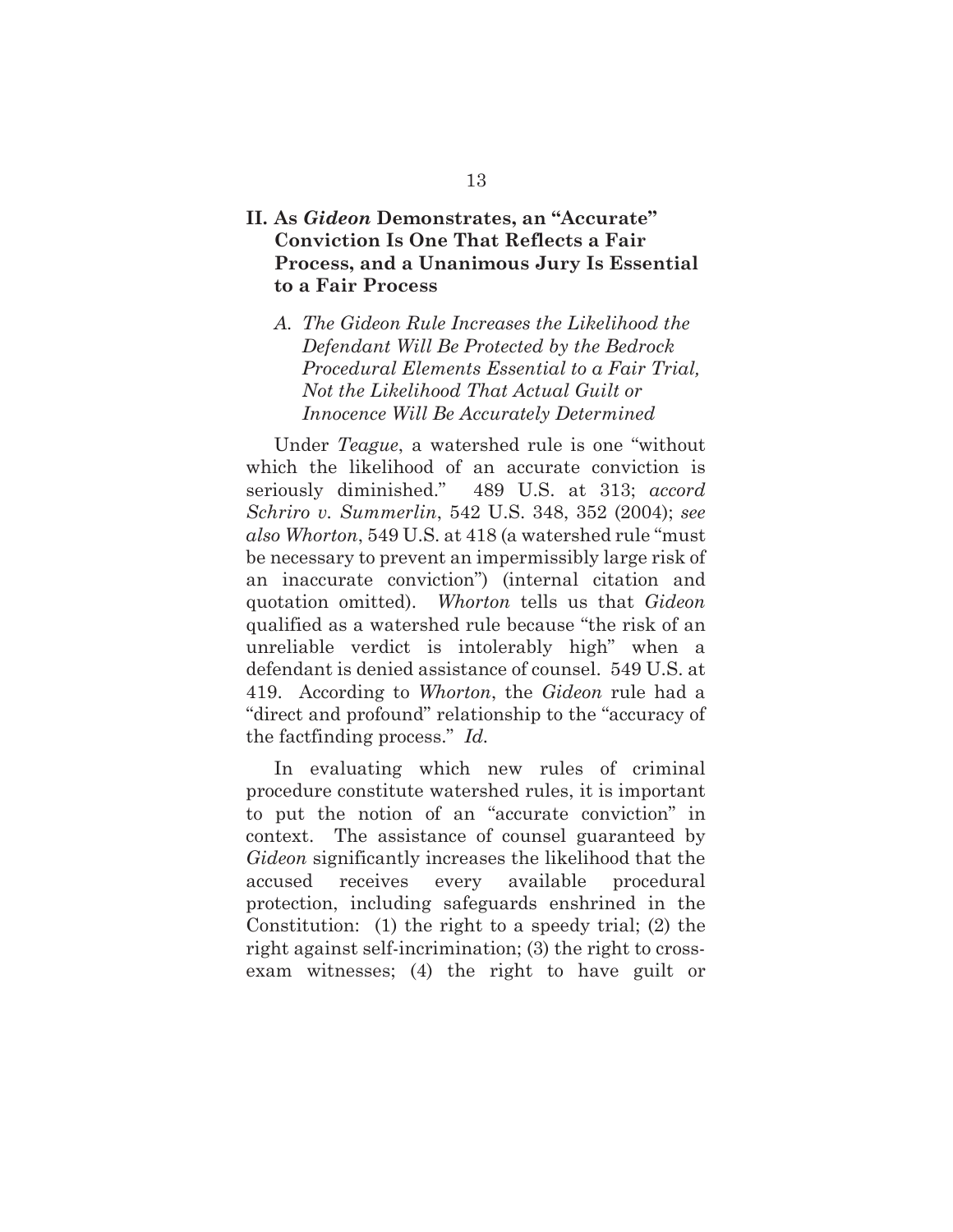innocence determined based only on admissible evidence; (5) the presumption of innocence; and (6) the right to be found innocent if guilt is not established beyond a reasonable doubt. These rights reflect a central tenet of Anglo-American jurisprudence that "it is far worse to convict an innocent man than to let a guilty man go free." *In re Winship*, 397 U.S. 358, 372 (1970) (Harlan, J., concurring); 4 William Blackstone, Commentaries on the Laws of England \*352 (1769) ("all presumptive evidence of felony should be admitted cautiously: for the law holds, that it is better that ten guilty persons escape, than that one innocent suffer"). Nowhere is this clearer than in the "beyond a reasonable doubt" standard for conviction, which protects those who committed the crime as well as those who are innocent.

Thus, contrary to *Whorton*'s suggestion, 549 U.S. at 419, the *Gideon* rule does not necessarily increase the "accuracy of the factfinding process," because accurate factfinding is not the overarching goal of the bedrock procedural elements of a fair trial. Assistance of counsel ensures that every defendant will receive all the protections intended to reduce the risk that an innocent person will be convicted, even if that means in a given case that a guilty person may go free. *See, e.g., Gideon*, 372 U.S. at 345 ("Left without the aid of counsel [a defendant] may be put on trial without a proper charge, and convicted upon incompetent evidence, or evidence irrelevant to the issue or otherwise inadmissible.") (quoting *Powell*, 287 U.S. at 68–69).

Counsel may advise the defendant not to testify, exclude inculpating evidence, create doubt through zealous cross-examination, and emphasize to the jury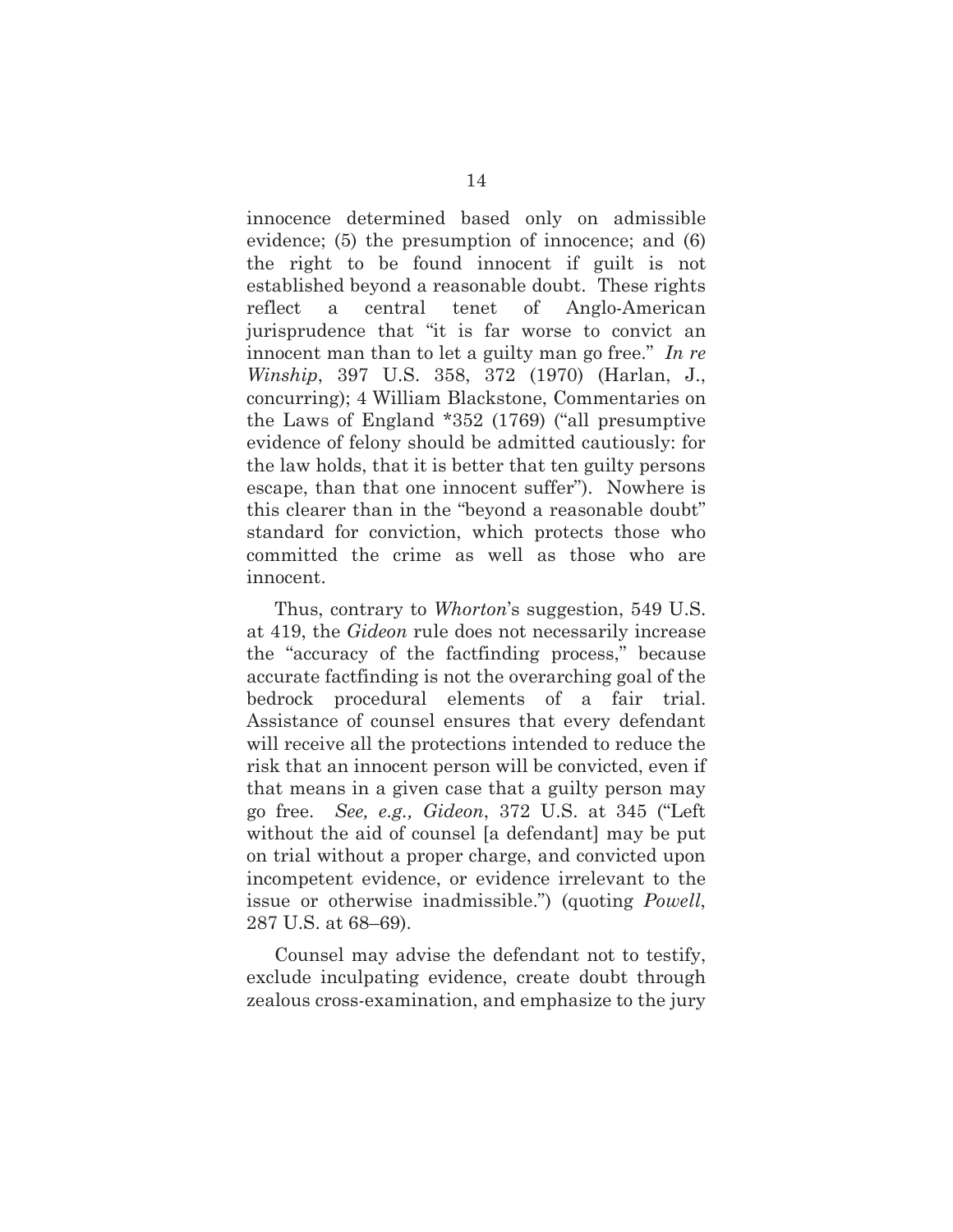the demanding burden of proof borne by the prosecution. This advocacy may or may not increase the accuracy of the factfinding process. Counsel's role is not to root out actual guilt or innocence for the jury, but to protect the rights of the accused.

There are two types of guilt: actual and legal. A person may be actually guilty and yet not legally guilty because guilt was not established beyond a reasonable doubt at a trial that provided the accused all of the procedural protections to which he or she was entitled. For purposes of determining whether a new rule is a watershed rule, a rule increases the accuracy of convictions if it increases the likelihood that the conviction was rendered with all the bedrock procedural protections essential to a fair trial, not because it increases the likelihood that actual guilt will be determined. If the latter were true, *Gideon* would not be the paradigm watershed rule.

## *B. Like Gideon's Assistance of Counsel Rule, the Ramos Unanimous Jury Rule Substantially Increases the Accuracy of Convictions*

Like the *Gideon* rule, the *Ramos* rule substantially increases the likelihood that a defendant will receive the bedrock procedural protections essential to a fair trial. First and foremost, a unanimous jury is essential to ensuring that a defendant is not convicted unless guilt is established beyond a reasonable doubt. The dissenters in, *Johnson v. Louisiana*, whose views were vindicated in *Ramos*, concluded that "a unanimous jury is necessary if the great barricade known as proof beyond a reasonable doubt is to be maintained." 406 U.S. at 391–92 (Douglas, J., dissenting). As Justice Douglas explained: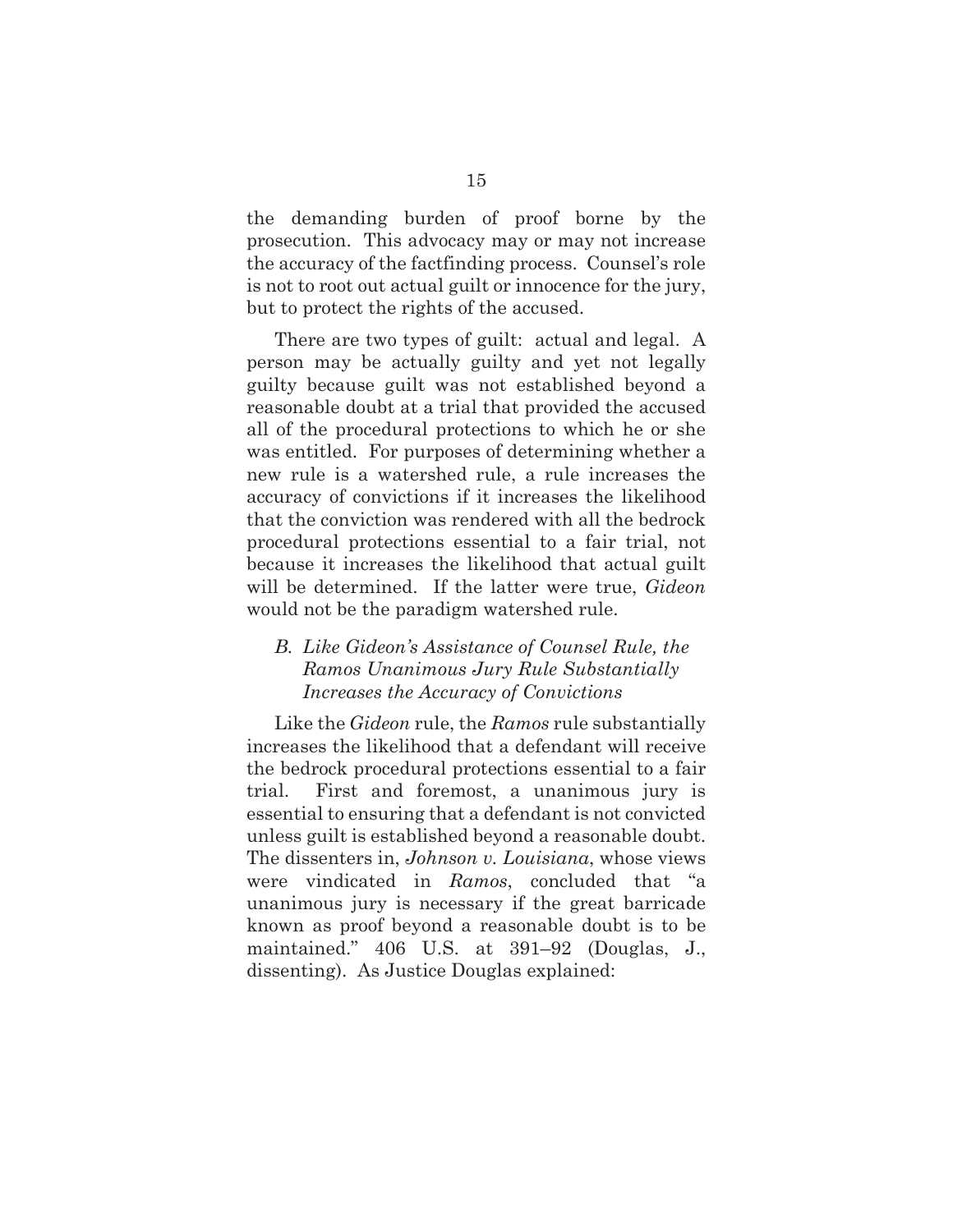Suppose a jury begins with a substantial minority but then in the process of deliberation a sufficient number changes to reach the required 9:3 or 10:2 for a verdict. Is not there still a lingering doubt about that verdict? Is it not clear that the safeguard of unanimity operates in this context to make it far more likely that guilt is established beyond a reasonable doubt?

*Id.* at 392; *see also id.* at 403 (Marshall, J., dissenting) ("The doubts of a single juror are in my view evidence that the government has failed to carry its burden of proving guilt beyond a reasonable doubt.").

By requiring unanimous juries, *Ramos* also greatly increases the likelihood that any conviction will satisfy the constitutional requirement that all juries be drawn from an accurate cross section of the community. "When verdicts must be unanimous, no member of the jury may be ignored by the others. When less than unanimity is sufficient, consideration of minority views may become nothing more than a matter of majority grace." *Id.* at 396 (Brennan, J., dissenting). By requiring unanimity, *Ramos* ensures that jurors who may have a more accurate assessment of the role explicit or implicit bias played in the arrest and prosecution of the defendant and of the reliability of eyewitness testimony will not be silenced.

A rule requiring unanimity also preserves confidence in the criminal justice system, especially important here, where the non-unanimous jury rule in Oregon and Louisiana was the product of efforts to silence black jurors and increase conviction rates for black defendants. *See Ramos*, 140 S. Ct. at 1405 (describing the "racist origins of Louisiana's and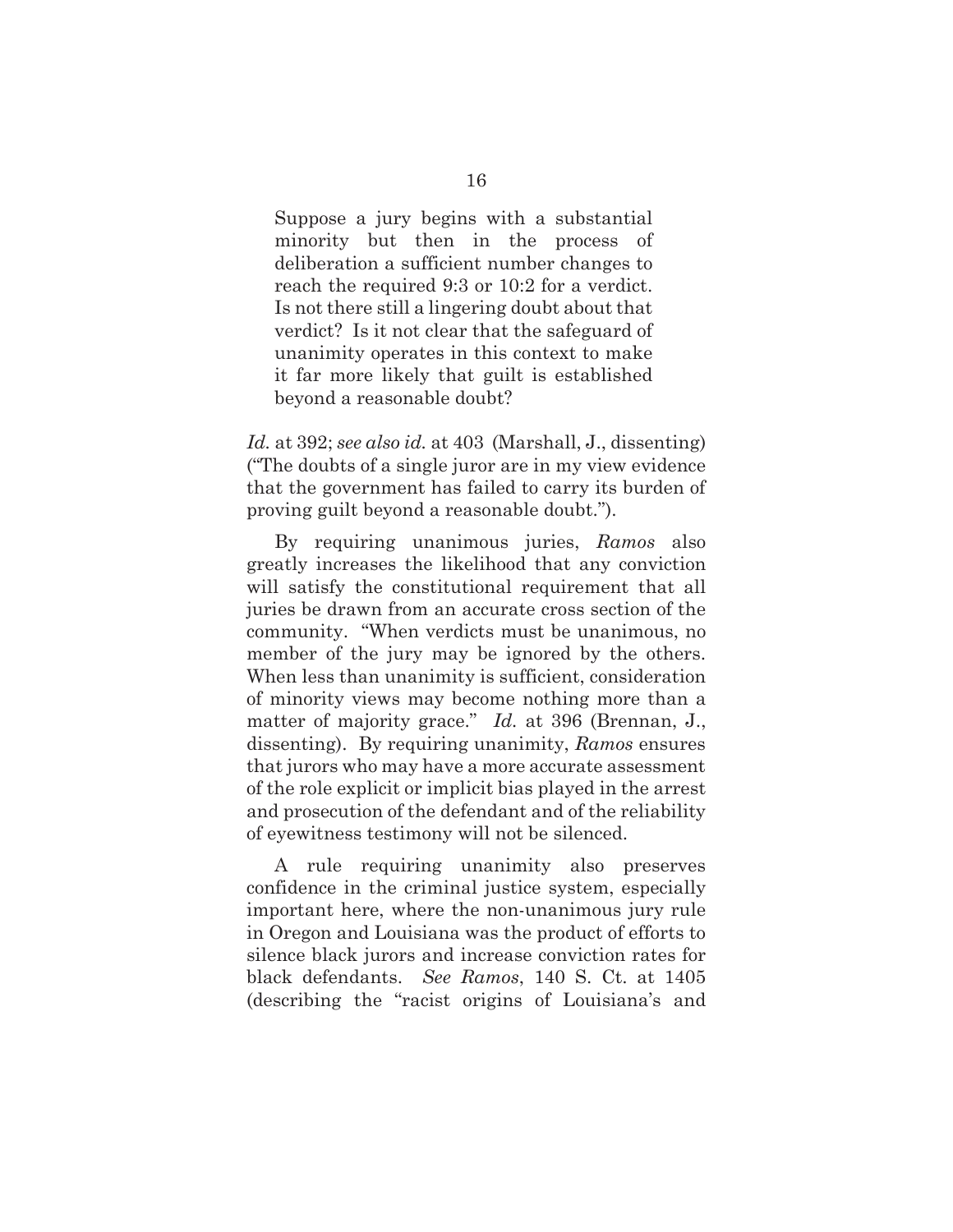Oregon's laws"). If a defendant "conspicuously identified with a particular group can be acquitted or convicted by a jury split along group lines," community confidence in the administration of criminal justice will be eroded. *Johnson*, 406 U.S. at 398 (Stewart, J., dissenting). "The requirements of unanimity and impartial selection . . . complement each other in ensuring the fair performance of the vital functions of a criminal court jury." *Id.*

A rule requiring unanimous juries also significantly increases the likelihood that the verdict will be based on a careful review of the evidence rather than the biases of individual jurors, thereby increasing the accuracy of the verdict. Studies and the experience of defense lawyers show that unanimous juries take more time discussing the evidence and considering it than non-unanimous juries. Non-unanimous juries are less thorough and tend to cease deliberations when the required quorum is reached. *See* Reid Hastie, Steve D. Penrod & Nancy Pennington, *Inside the Jury* 85 (Harvard Univ. Press 1983) (finding that the farther the jury gets from the unanimity rule, the fewer key categories of evidence are discussed); Dennis J. Devine et al., *Jury Decision Making: 45 Years of Empirical Research on Deliberating Groups*, 7 Psychol. Pub. Pol'y & L. 622, 669 (2001). *See also Johnson*, 406 U.S. at 388 (Douglas, J., dissenting) ("The diminution of verdict reliability flows from the fact that nonunanimous juries need not debate and deliberate as fully as must unanimous juries.").

Moreover, hold-out jurors on a unanimous jury incentivize the jury to request additional instructions from the judge and clarifications on the beyond a reasonable doubt standard of proof. *See* Kim Taylor-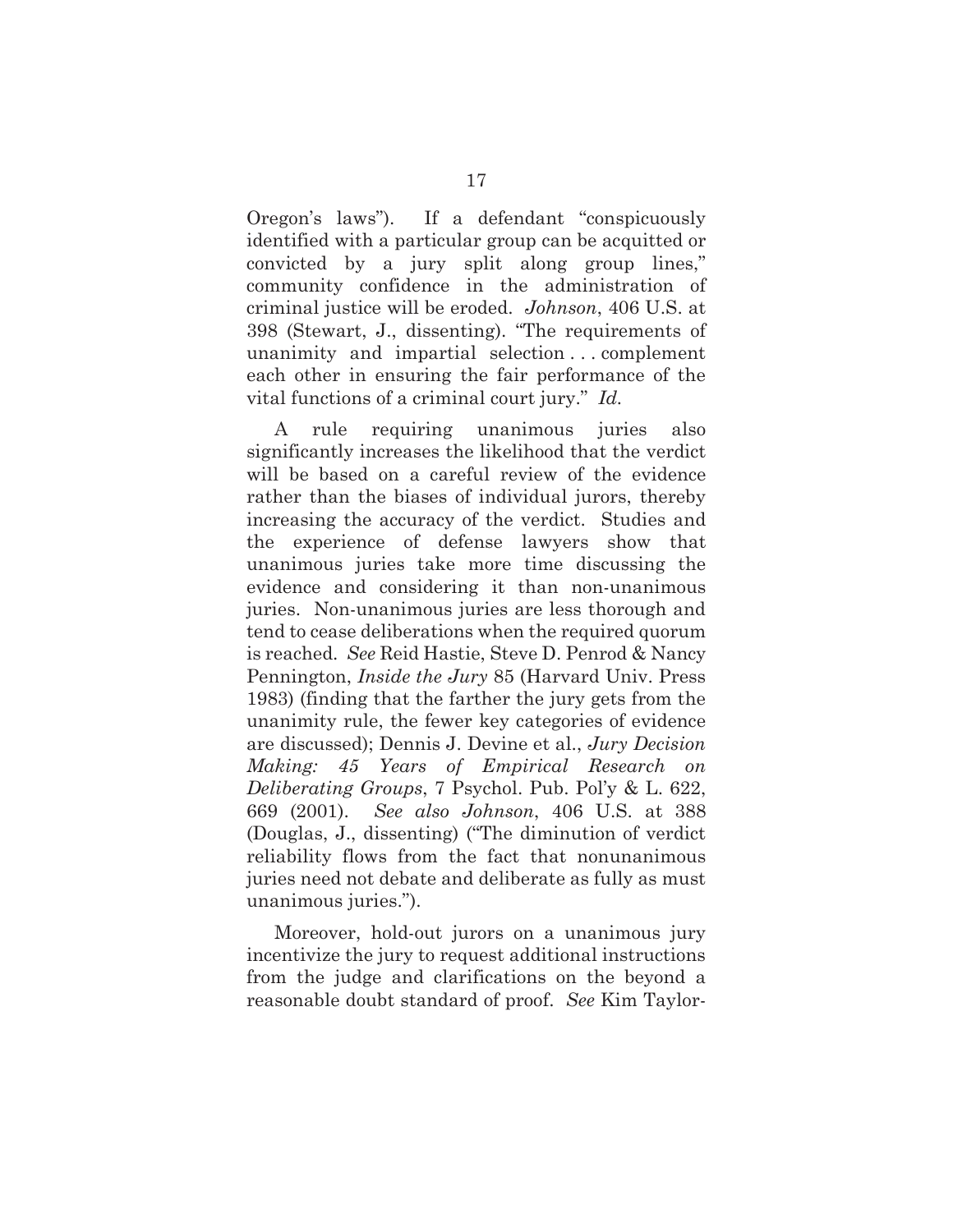Thompson, *Empty Votes in Jury Deliberations*, 113 Harv. L. Rev. 1261, 1273 (2000) ("Twenty-seven percent of the requests for additional instructions from the judge, twenty-five percent of the oral corrections of errors made during discussion, and thirty-four percent of the discussions of the standard of proof beyond a reasonable doubt occurred in efforts to reach unanimity after a majority view had surfaced.").

A jury's role in the criminal justice system is no less important than that of defense counsel. A procedural rule related to the structure and function of the arbiters of guilt or innocence (*Ramos*) is as bedrock and watershed as the *Gideon* rule. Like assistance of counsel, a unanimous jury greatly increases the likelihood that the criminal justice system functions fairly and provides the defendant the rights guaranteed under the Constitution.

#### **CONCLUSION**

For the foregoing reasons, the judgment of the court of appeals should be reversed.

Respectfully submitted,

Laura G. Ferguson  *Counsel of Record*  Timothy P. O'Toole Miller & Chevalier Chartered 900 Sixteenth St., NW Washington, DC 20006 (202) 626-5800 lferguson@milchev.com